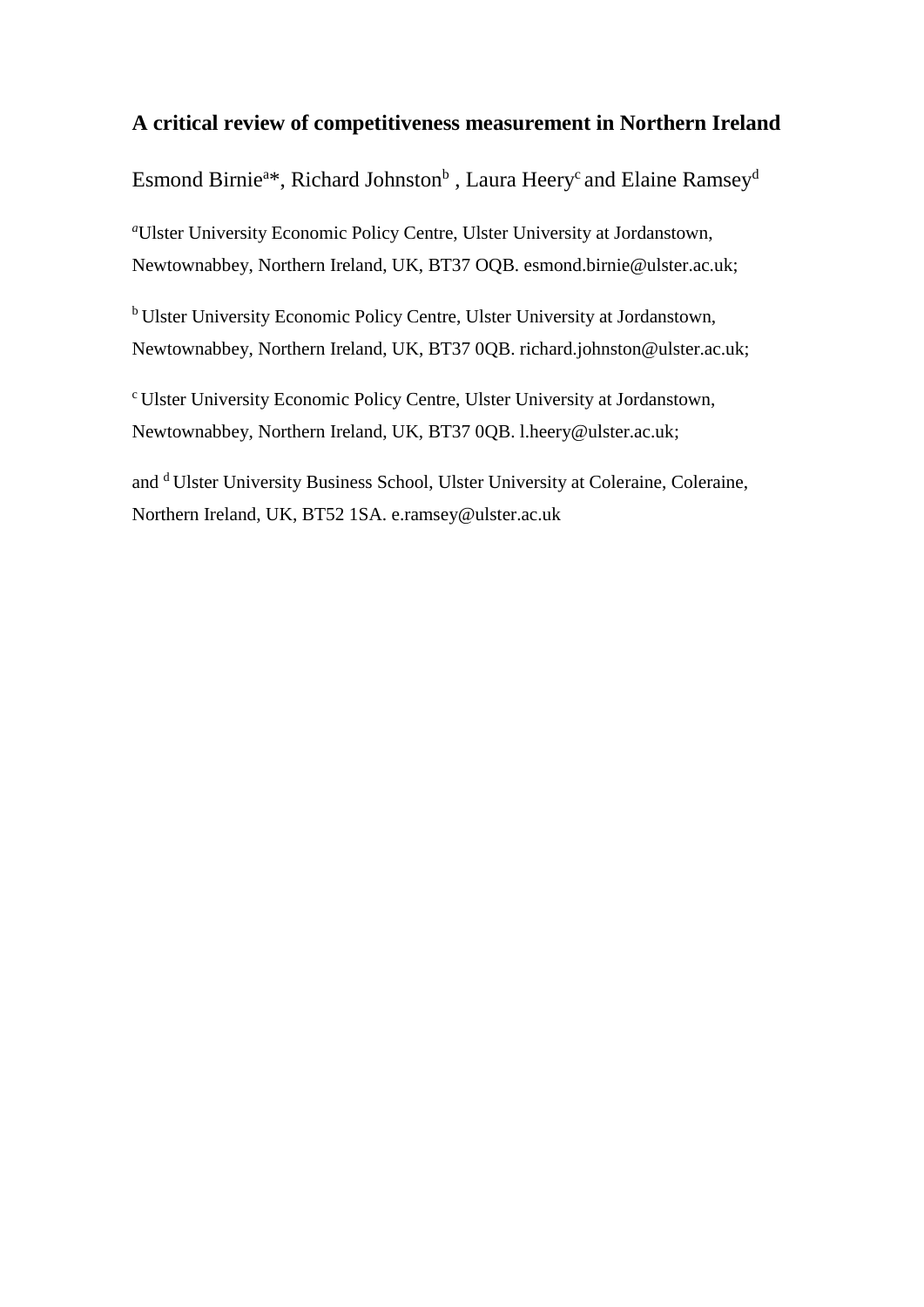### **Abstract**

Measurement of regional competitiveness is an important and complex issue. Previous research has mostly considered national economies. However, indicators and measures identified at the national level may not apply well to regions. This paper contributes to knowledge by providing an analytical narrative of how the concept of the measurement of competitiveness has developed over time in Northern Ireland. The various stages in the development of measurements are critically evaluated. The region's chronic competitiveness shortfall is identified and possible explanations are indicated. The conclusions assess the most recent position regarding competitiveness measurement alongside a review of future research needs.

Keywords: Competitiveness; productivity; regional; economic development policy; Northern Ireland

Subject classification codes: E01, L11, O18, R11

### **Introduction**

Competitiveness is an important matter because more competitive regions/countries are also likely to have high and rising living standards and thriving businesses. Admittedly, the strength of that positive connection through to economic performance depends somewhat on the way in which competitiveness is measured (Porter, 1990; Delgado, Ketels, Porter & Stern, 2012; Ketels, 2016). Sometimes, the pursuit of a higher ranking may have become obsessive (Kitson, Martin  $\&$ Tyler, 2004). Certainly, competitiveness has played a central role in policy statements. For example, the UK government's White Paper on industrial strategy in November 2017 and the Northern Ireland draft Industrial Strategy published in January 2017. All this reflects a longstanding perception in Northern Ireland, and in the UK in general, that competitiveness remains a fundamental challenge, which must be resolved in order to deliver performance improvements ( DTI, 2004; HM Treasury, 2004; Birnie & Brownlow, 2017).

 The earliest measurements of competitiveness in Northern Ireland were comparisons of productivity levels relative to the UK average. This was later broadened into a consideration of indicators and possible explanations of competitiveness using the World Economic Forum (WEF)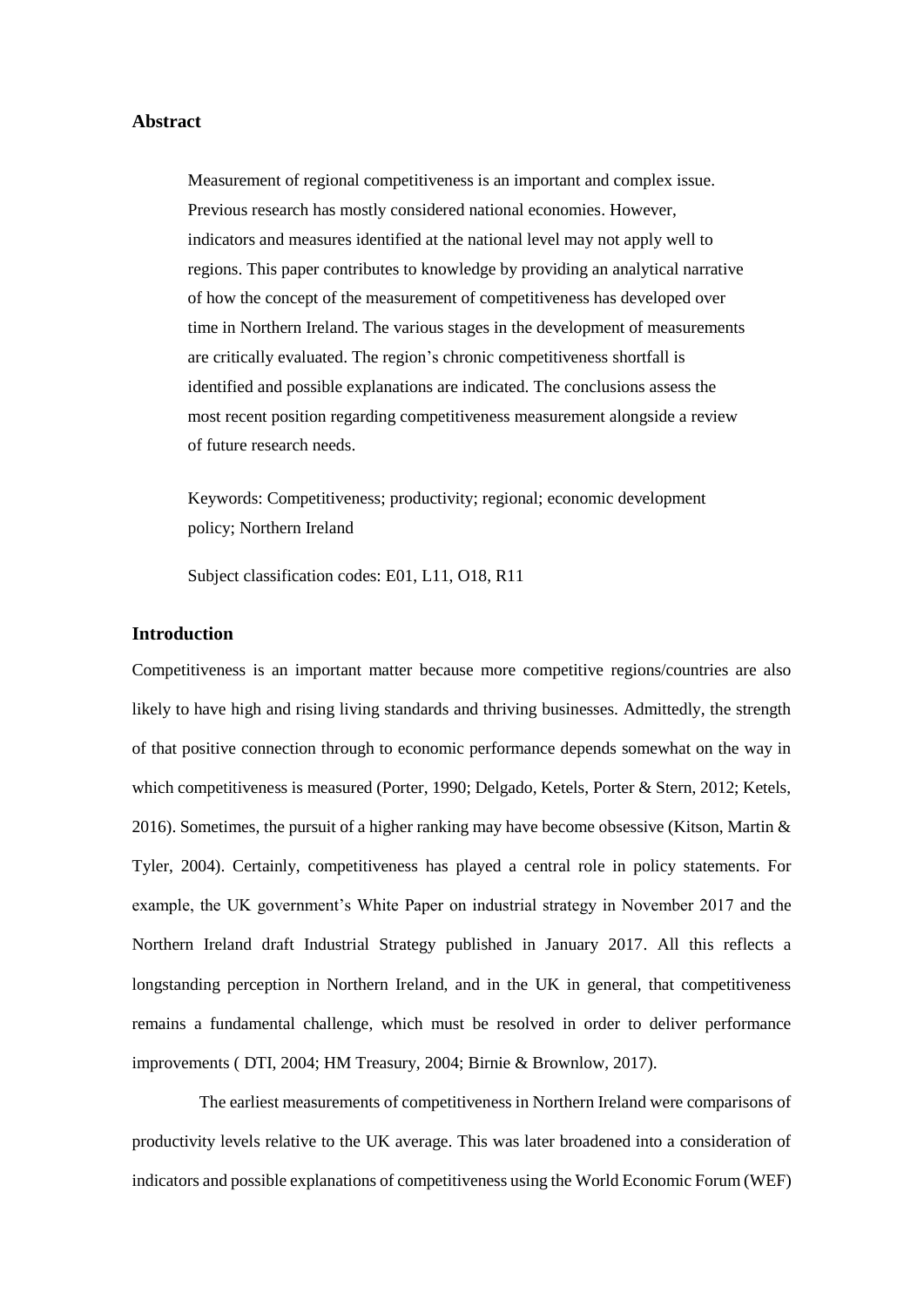Index. Most recently, a measure derived from the Republic of Ireland's National Competitiveness Council (NCC) was applied, albeit with modifications. Previous research has considered how to define, measure and explain competitiveness at the level of national economies (Schwab, 2009), and indicators and measures identified as relevant at that level may not always apply well to a regional economy. The paper considers this and other limitations as part of a critical review of how the measurement of competitiveness has developed over a long period of time. The originality of the paper is that such a review has not been done before for Northern Ireland, and probably not for other UK regions.

 As such, it will add to previous research on competitiveness by using Northern Ireland as a case study of the way in which the concept of competitiveness and the method of measurement of competitiveness has developed over time in a region and focuses particularly on:

- (1) Measurement of the recent comparative productivity of the Northern Ireland economy relative to both the UK average and OECD/ EU economies- given the emphasis on productivity in the international literature on competitiveness;
- (2) An evaluation of the application of one of the international indices of competitiveness, the WEF, to Northern Ireland- given the emphasis in some of the literature on a wider range of indicators;
- (3) Consideration of how the NCC approach to measuring competitiveness was applied to Northern Ireland in a modified form- given an identification of possible weaknesses in the WEF-based approach; and
- (4) Consideration of implications for future policy and research.

 The paper is structured as follows. Firstly definitions of competitiveness are delineated within the context of measurements. This is then followed by a summary of Northern Ireland's recent performance in terms of comparative productivity. That is followed by a review of the inclusion of the region in the WEF Index. The application to Northern Ireland of a modified version of the NCC is then considered. We conclude with some considerations relating to possible future research.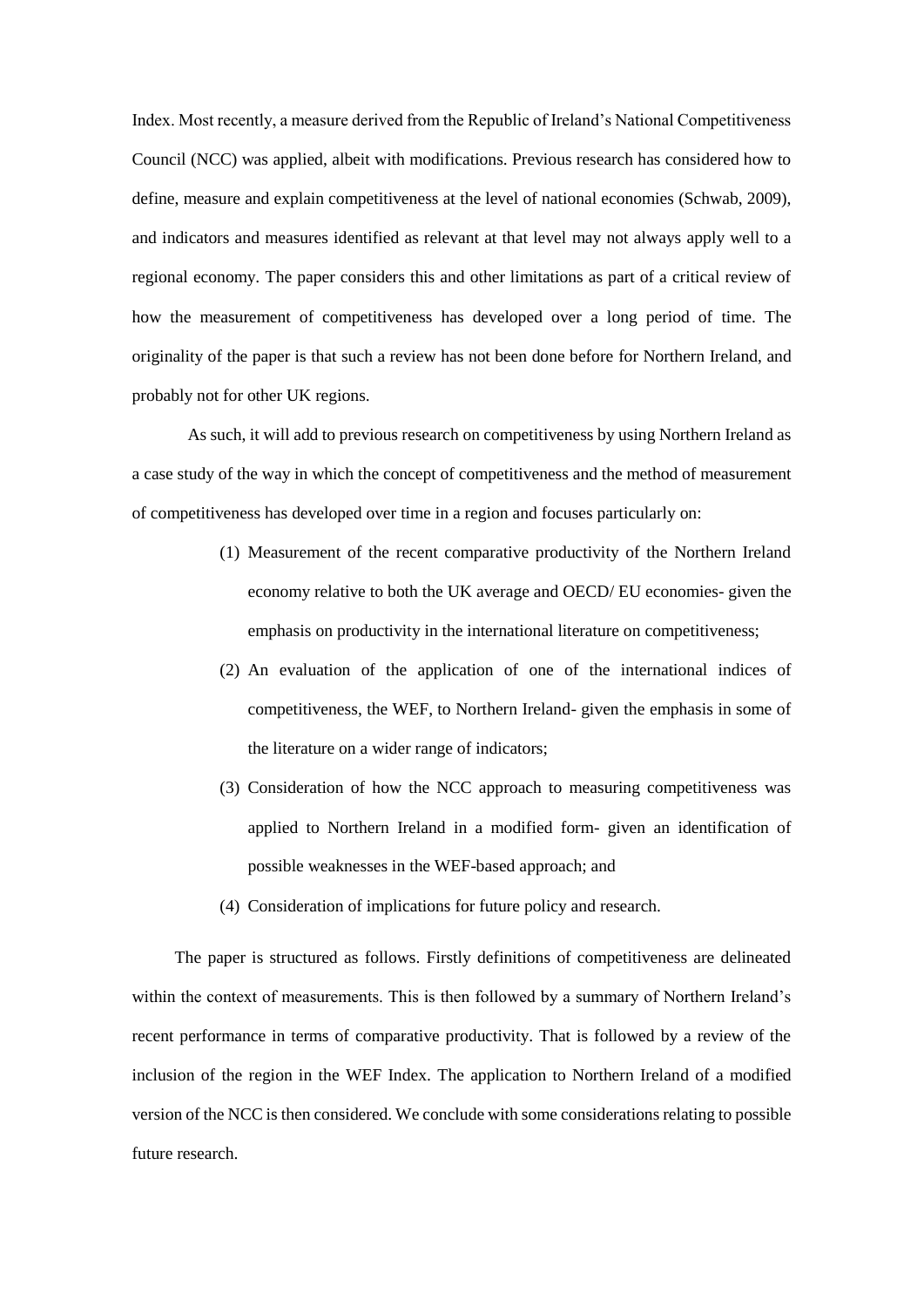#### **Defining competiveness**

Use of the term competitiveness creates the possibility that it is a "conceptual chimera" (Budd  $\&$ Hirmis, 2004) which does not necessarily have much analytical content. Berger and Bristow (2009) fear measurements have been conducted without an underlying coherent conceptual framework. There have, however, been attempts to give the concept of competitiveness a more precise meaning. One view, for example, is that competitiveness should be defined as the ability of businesses to sell their products and services whilst also paying high and rising wages (NCC, 2017). If competitiveness is defined in this way then in practical terms it approximates to a high and rising level of labour productivity: output per worker or per hour worked. The WEF, International Institute of Management Development (IMD), Porter (1990, 2000), and Delgado, Ketels, Porter & Stern (2012) have all expressed sympathy for such an approach to defining competitiveness. OECD (1996) defined competitiveness as:

'The degree to which it [i.e. the nation/region] can, under free and fair market conditions, produce goods and services which meet the test of inter-national markets, while simultaneously maintaining and expanding the real incomes of its people over the long term'.<sup>1</sup>

 Admittedly, some commentators such as Krugman (1994) fear a definition such as Porter's promotes a zero-sum game whereby countries (regions) race or fight to increase their competitiveness at the expense of others.<sup>2</sup> Greater competitiveness in terms of higher market share clearly is zero sum but in principle all countries could maintain existing market shares but also each raise their productivity levels- they would all be better off. Krugman (1990) concedes the critical importance of productivity as the main determinant of living standards, "Productivity isn't everything, but in the long run it is almost everything".

 The approach here is similar to the OECD's has been taken by the UK Competitiveness Index (UKCI) which considers competiveness across the cities and regions of Great Britain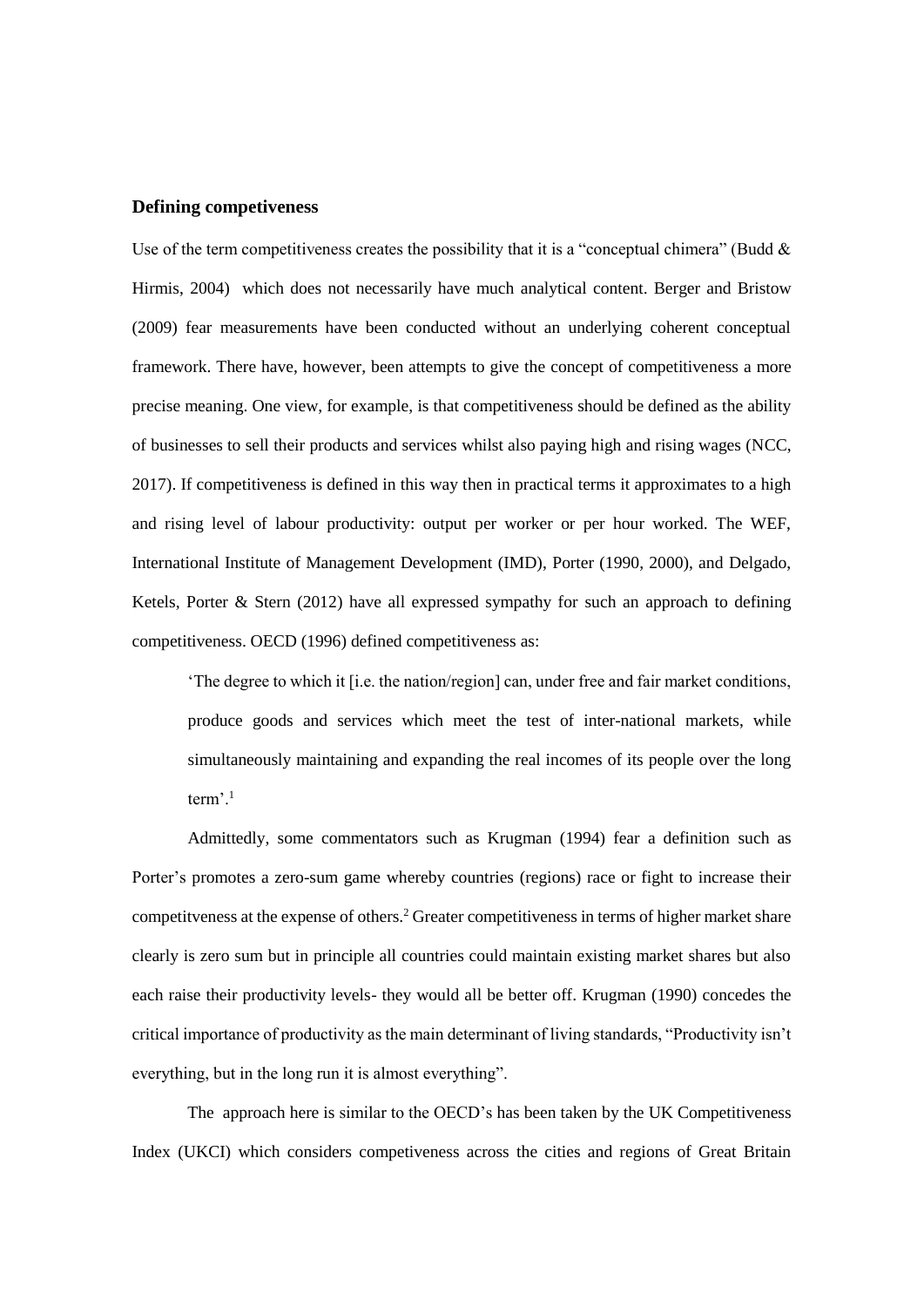(Huggins, 2003; Huggins & Thompson, 2016). In the UKCI a region is considered competitive if it can attract and maintain firms, which are able to retain existing market shares or increase those shares whilst at the same time the standard of living of the population is either maintained or increased.

 The emphasis on productivity may imply that we avoid making statements about competitiveness such as 'a highly competitive region generates high and rising living standards, such high living standards are caused by the region being competitive' which are true in only a trivial or tautological sense. To the extent that competitiveness is driven by productivity then, we can apply the considerable body of research relating to explanations of differences in productivity levels at the international, national and regional levels (Prais, 1981; Smith, Hitchens & Davies, 1982; OECD, 2017). Importantly, if competitiveness is defined in terms of productivity then the extensive range of factors, including some of the so-called 'soft factors', which have been identified as explanations of comparative productivity are also the drivers of competitiveness: capital stock, skills, management capabilities, innovation, firm and market size, extent of competition in the market, institutions etc (Kitson Martin & Tyler, 2004).

Martin  $\&$  Tyler (2003) argue competitiveness is not necessarily tightly linked to productivity given the possible influences of increasing returns, external or agglomeration economies and endogenous growth. Budd & Hirmis (2004), however, stress that a high level of productivity is important as an indicator of how far firms have managed to overcome Xinefficiency: the extent to which slack in terms of management or labour force practices leads to a less than optimal level of output given the level of inputs to the production process. Earlier studies have suggested that X-inefficiency has been particularly important in the case of Northern Ireland (Crafts, 1995).

 An alternative approach to defining competitiveness focuses more on the costs of doing business such as the costs of labour or energy or transport and the extent to which these costs allow firms to compete. In such a costs-based approach there are, as Krugman (1994) has noted, some dangers in drawing too tight an analogy between a business and a region/country. A business that is uncompetitive on costs may go out of business, but an entire regional economy cannot do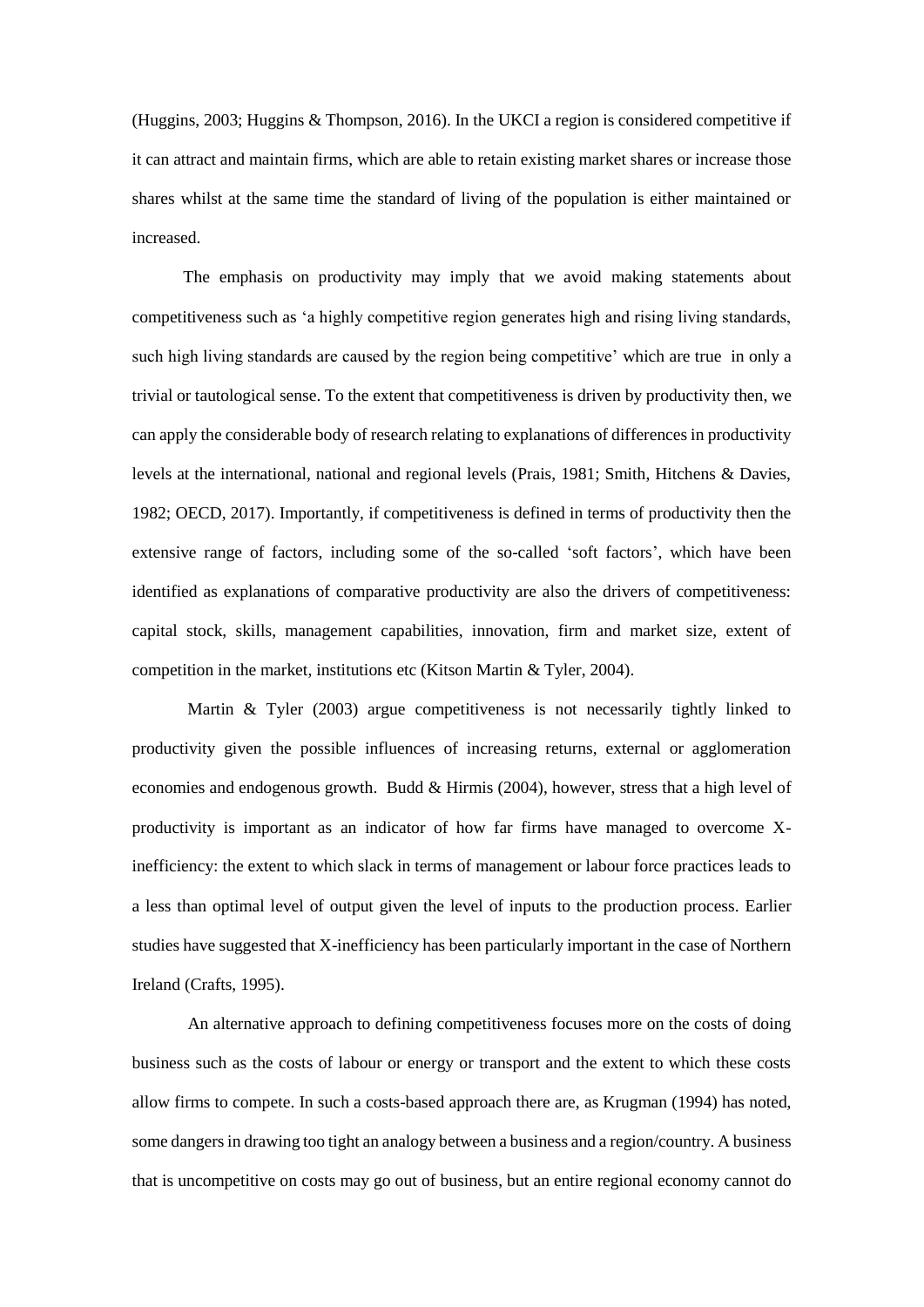that, but the sectoral structure may adjust.<sup>3</sup> However, as the NCC  $(2017)$  noted, it should be possible in practice to combine an emphasis on comparative productivity with one on relative costs. A justification for doing this was provided by Ketels (2016) when he argued that productivity plays a key role in determining competitiveness in the long run whereas relative costs certainly matter in the short run, and may be particularly important as determinants of in-flows of foreign direct investment (FDI). One of the often-used measures of international competitivenessrelative unit labour costs- is a mathematical combination of the productivity-based and cost-based approaches (Durand & Giorno, 1987). 4

Ketels (2016) also noted that the international literature on competitiveness was increasingly emphasising the importance of considering competitiveness at the regional as well as national level. The factors that determine competitiveness at this meso level may differ from those which rule at either the macro level (national economy) or micro level (businesses) (Cellini & Soci, 2002). The distance-destroying capacity of modern (information) technology may have been exaggerated: 'geography is not dead' (Morgan, 2004). Especially in terms of economic geography and urbanization, there could be location-specific drivers of productivity and competitiveness. For example, the extent of business clustering based on agglomeration economies may become especially relevant at the regional level. Regions are often more powerfully impacted by the mobility of labour and capital than countries (Budd & Hirmis, 2004) because of the greater proportional scale of those flows.

 Additionally, Ketels pointed to the value of considering measures of well-being as well as GDP given a growing sense of the limitations which relate to the conventional measures of economic output (Stiglitz, Sen & Fitoussi, 2009). If competitiveness is considered as very closely related to productivity then competitiveness improvement could be a means rather than an end: a means towards the goal of higher livings standards. In such a case, the quality of life will be important as will be the extent to which such high levels of productivity, competitiveness and living standards are sustainable.<sup>5</sup> The NCC approach treats competitiveness as a means to the end of higher and more sustainable living standards. Not only can well-being be considered as an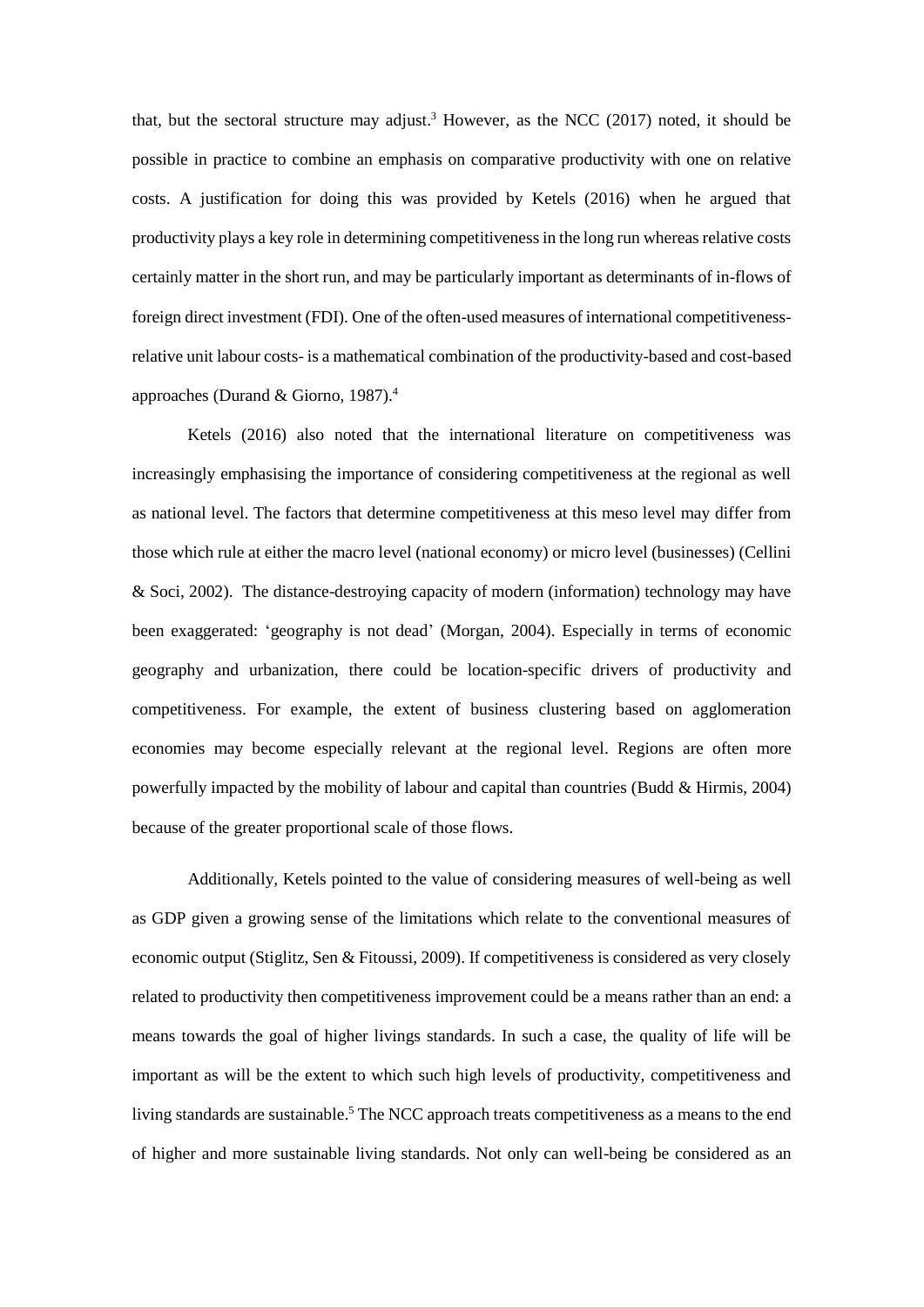*outcome* of competitiveness, to some extent it may be an explanation as well. If the quality of life in a region is increased this increases the likelihood that individuals or businesses will wish to locate in that region (Balykte & Mtvaronavičene, 2010).

#### **Northern Ireland competitiveness considered in terms of comparative productivity**

Some of the earliest considerations of the comparative competitiveness and performance of the Northern Ireland economy focused on productivity (Isles & Cuthbert, 1957). This approach continued for some time (Hitchens, Wagner & Birnie, 1990; IREP, 2009). Measurement wise, this was tricky and there are some considerations relating to the data.

Measurement of labour productivity $6$  relies on accurate measurement of output such as GDP or GVA<sup>7</sup> data, as well as an accurate measurement of the labour input. In a Northern Ireland context, GVA data taken from the regional accounts could be used. There may be issues relating particuarly to measuring output in the public sector, allocation of output across multi-regional businesses and the impact of price differences between regions.

 Figure 1 presents data relating to comparative productivity of the overall Northern Ireland economy, as measured by GVA per hour worked, in terms of both level and growth during 2010- 15 in international terms, the comparators being the OECD economies:

### [INSERT FIGURE 1 HERE]

Figure 1 illustrates that Northern Ireland's relative productivity levels were just above the international average in 2015, albeit with little or no productivity growth during 2010-15, representing one of the lowest productivity growth economies. UK productivity levels were also above the international average, albeit, as in Northern Ireland, growth rates were low by international standards. Republic of Ireland recorded a strong performance, increasing productivity from what was an already high level. Part of the explanation for this is that the Republic of Ireland reduced employment by more than the UK during the 2008-9 recession and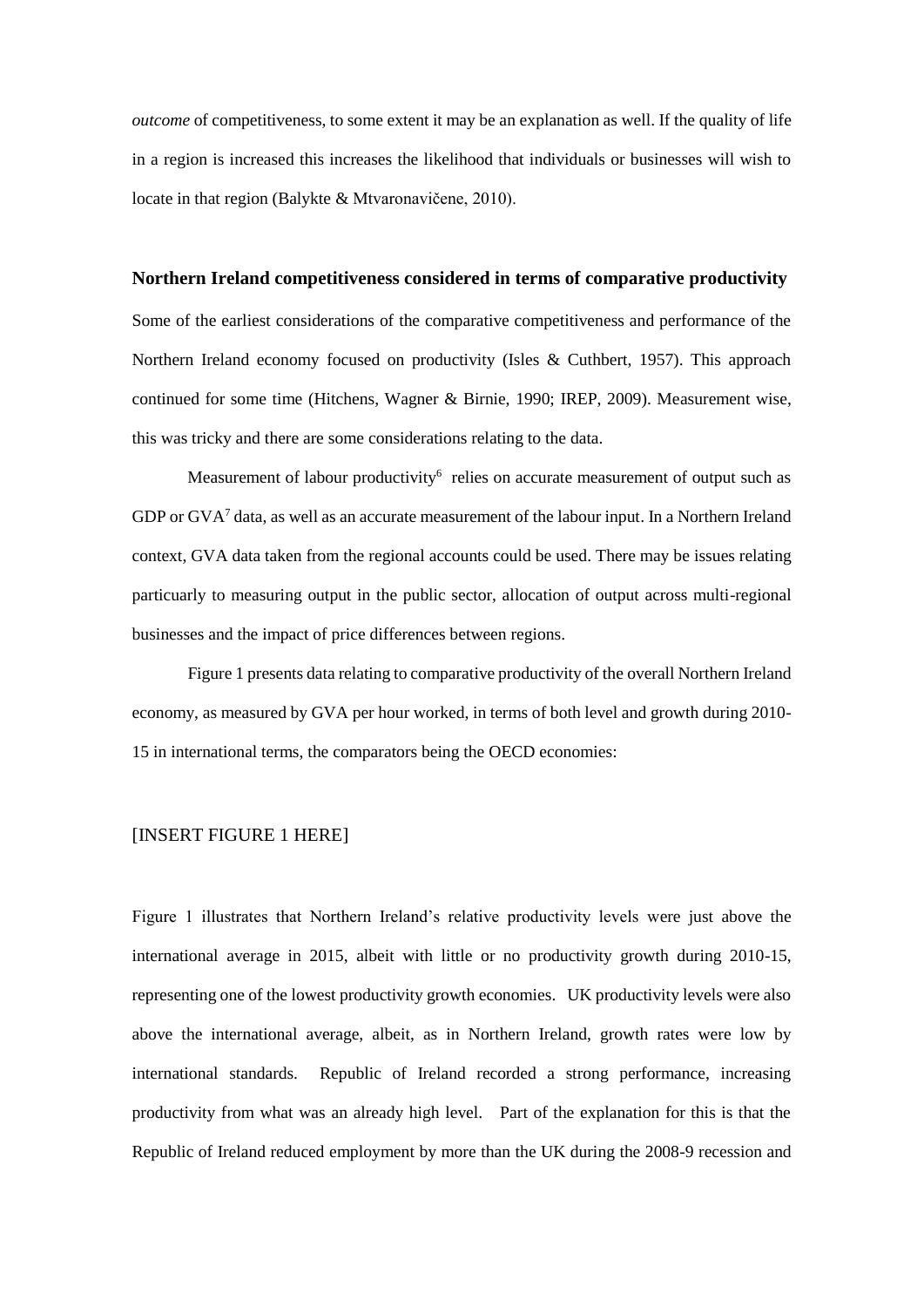then had a shallower jobs recovery. Importantly, whereas the figures indicate a productivity shortfall compared to the UK average in the mid 2010s, earlier studies indicate a similar position in the 1980s or 1920s-40s (Isles & Cuthbert, 1957; Hitchens, Wagner & Birnie, 1990).

 Figure 2 illustrates the comparison of Northern Ireland's productivity level with other UK regions:

### [INSERT FIGURE 2 HERE]

Northern Ireland's relative productivity was low compared to other UK regions: about 16 % points below the UK average in 2015. This productivity gap was partly explained by Northern Ireland's sectoral structure where the majority of people employed in the economy work in what are in general lower productivity sectors (e.g. agriculture and retail and some other service sectors). The proportion of the total productivity gap relative to the UK average explained by such structural factors was about one-half (Johnston & Buchanan, 2016). Northern Ireland was not able to improve its comparative position during 2010-15.

In Figure 3 the NI/UK comparisons are illustrated at a sectoral level:

#### [INSERT FIGURE 3 HERE]

Sectoral productivity in Northern Ireland lags the UK average in the majority of sectors. In 2015, two of the sectors in which Northern Ireland had higher productivity were in the public sector; water supply, and public administration. Given that public sector productivity is made up largely of wages per employee (as the sector does not generate profits) with these representing about three-fifths of sectoral GVA, relatively high wages as compared to GB, were being reflected. This in turn reflects the extent to which Northern Ireland has a higher proportion of people working in the public sector at higher grades as compared to the rest of the UK, given a proportionally higher number of top positions in departments, councils and Non-Departmental Public Bodies (NDPBs).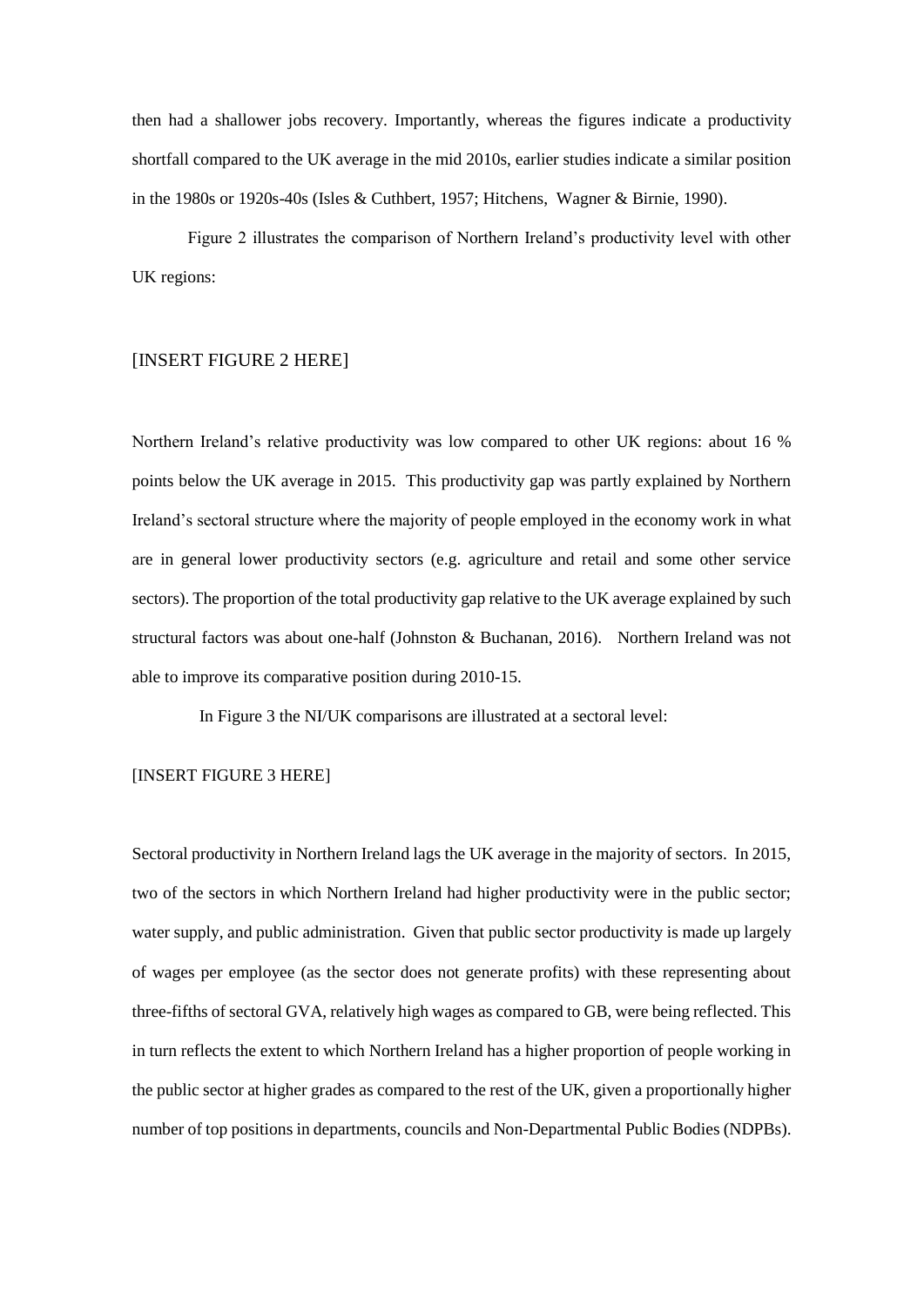Johnston & Buchanan (2016) indicate that the other major component of value added in the public sector, non-market capital consumption (NMCC), was higher in Northern Ireland compared to the UK average. NMCC is an accounting adjustment in the national and regional accounts to reflect the depreciation of a proportionally larger capital stock in the Northern Ireland public sector. NMCC as a proportion of GVA is higher than any other UK country and has been so from the start of the data series in 1997. In 2015, for example, in public administration NMCC represented 40.2% of the sectoral GVA in Northern Ireland but only 27.3% for that sector in the UK overall.

 Northern Ireland agricultural productivity is indicated as very low in comparative terms. This is consistent with earlier studies (Birnie, 1997) and may be because farm sizes are smaller on average.

### **Measuring Northern Ireland's competitiveness based on the WEF**

Whilst the literature on competitiveness has often focused on comparative productivity, it has also highlighted a wider range of indicators, some of which are considered as the likely explanations of the comparative productivity performance. The WEF, for example, defines competitiveness as:

'The set of institutions, policies and factors that determine the level of productivity in a country. The level of productivity, in turn, sets the sustainable level of prosperity that can be earned by a country' (Schwab, 2009).

The WEF Index, as one amongst a number of international indices of competitiveness, assessed competitiveness in 144 national economies during 2012-13, providing insight into the drivers of productivity and prosperity. Competitiveness dimensions were reported across 12 pillars or thematic areas which together make up the Global Competitiveness Index. Approximately twothirds of the data were sourced from an executive opinion survey and the remaining third were official statistics from publicly available sources.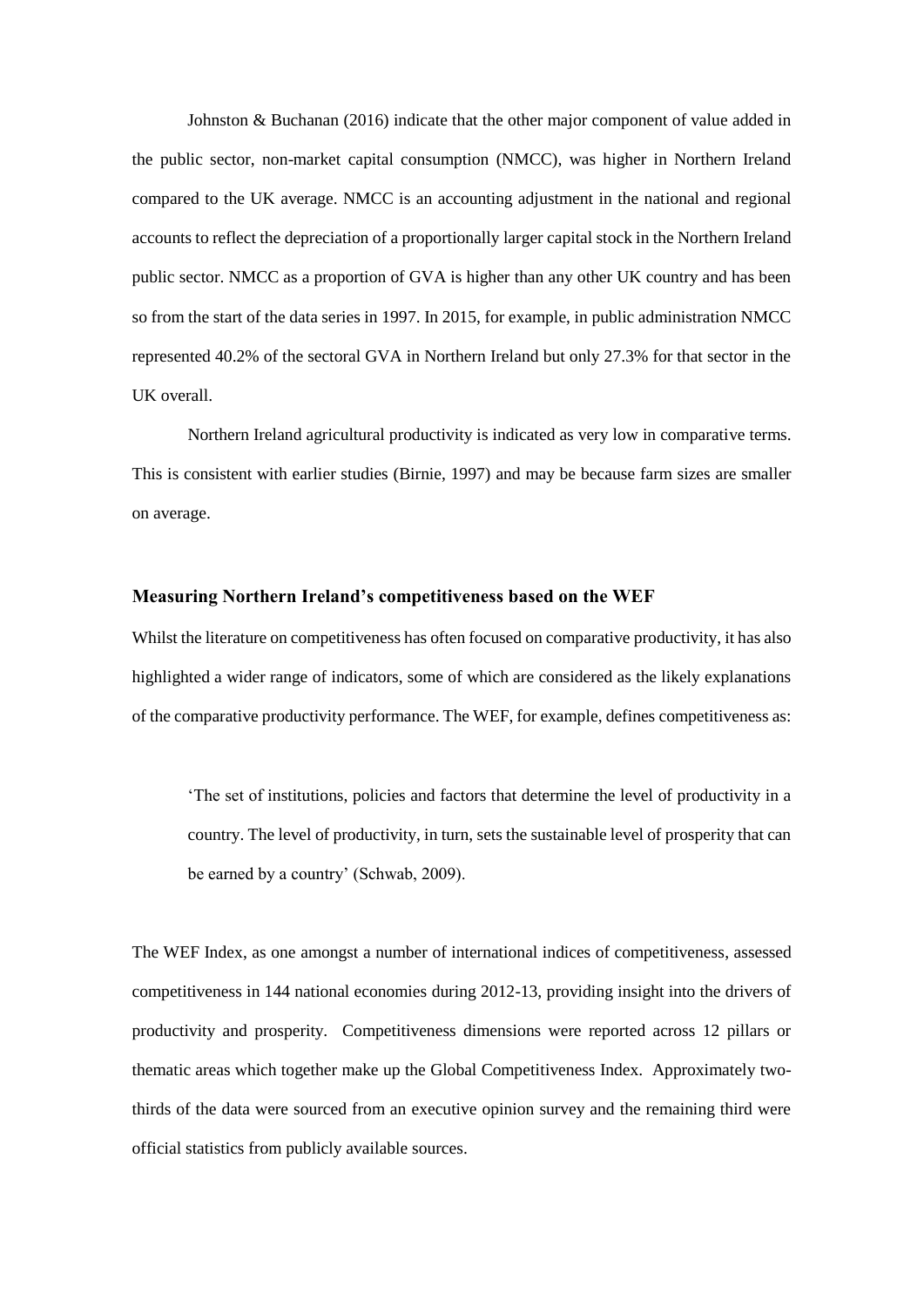The WEF approach was applied to Northern Ireland by SQW/Cambridge Econometrics (2013) in research commissioned by the Economic Advisory Group (EAG), conducted in 2012. It is worth stressing this was the first time the WEF had been applied to a region. 100 chief executives of public sector and private organisations/businesses in Northern Ireland were asked a wide range of questions relating to their perception of how Northern Ireland performed with respect to the main drivers of competitive performance. Northern Ireland was ranked  $42<sup>nd</sup>$  of the 145 countries<sup>8</sup> ranked using the WEF index, scoring 4.46 out of 10. The Republic of Ireland was ranked 27<sup>th</sup> and the UK 8<sup>th</sup>. Switzerland was ranked first, followed by Singapore, Finland and Sweden in that order.

 Regarding the twelve pillars or drivers of competitiveness within the WEF index, Northern Ireland performed *relatively* well in terms of health and primary education, higher education and training; and goods market efficiency; and was at its weakest in terms of macroeconomic environment, to the latter reflecting the fact that Northern Ireland is a small region of the UK and so was likely to score badly on the availability of fiscal policy tools and the size of the home market.<sup>9</sup>

## [INSERT TABLE 1 HERE]

 Measuring Northern Ireland's regional competitiveness based on the WEF had a number of advantages:

- Comparisons to a large number of countries;
- A wide range of explanatory factors could be considered; and
- If this study was repeated over time it would be possible to trace Northern Ireland's changing position in the global competitiveness rankings both at the aggregate level and in terms of individual explanatory factors.

However, there were also some limitations: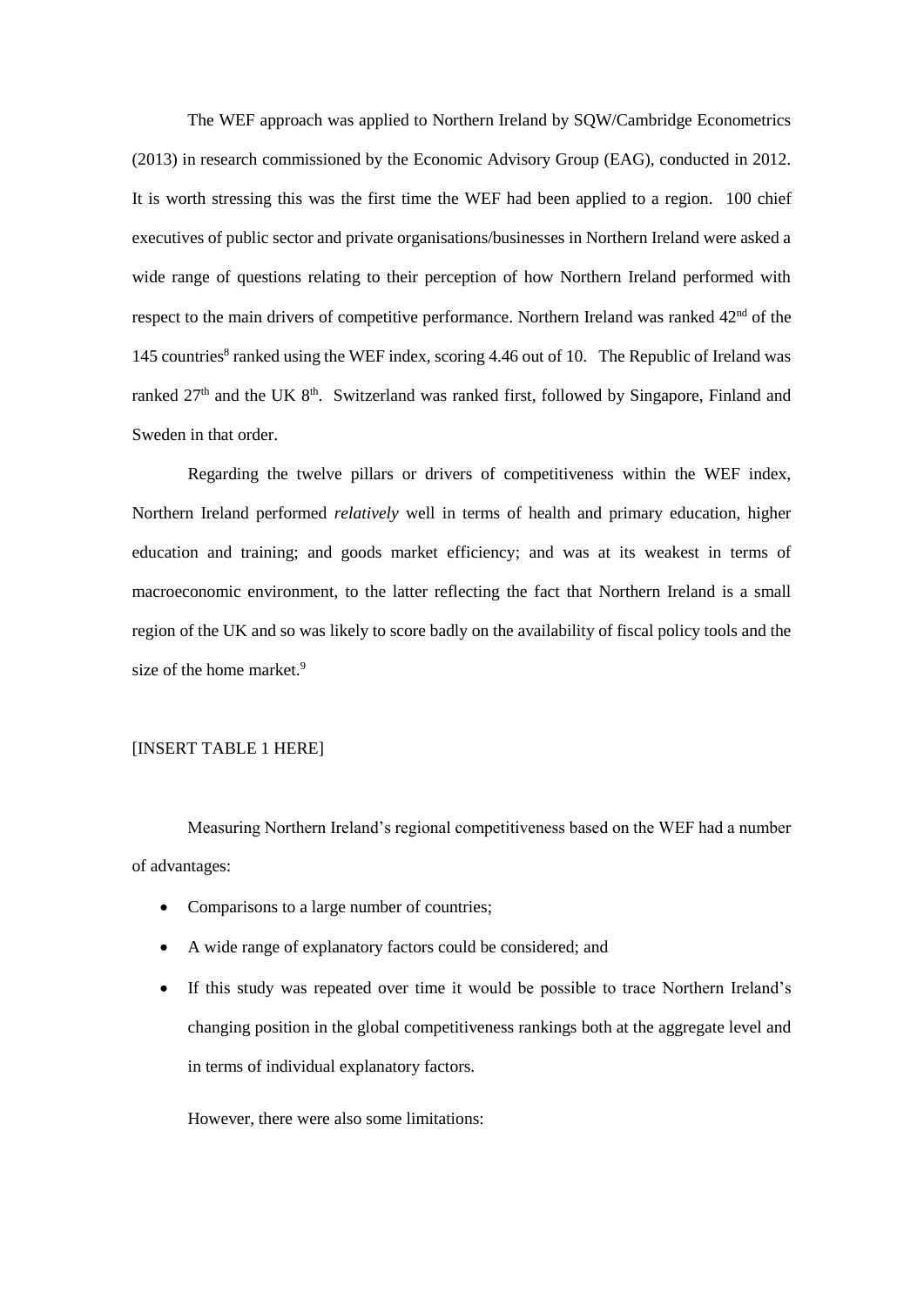- It was not possible to include additional indicators thought to be particularly relevant to Northern Ireland;
- The WEF methodology included many indicators that are set at a national level and are therefore outside the control of policy makers in Northern Ireland;
- Most of the data were taken from an executive opinion survey which raises the potential that the data could be skewed by opinion rather than evidence;
- WEF produces the composite or average ranking across the pillars using standardised weightings. This raises a number of issues (Ketels, 2016). For example, are the weights correct (Bowen and Moesen, 2011)? Is enough allowance given to the fact that two countries could have similar rankings but achieve that position in different ways? Do the same movements in terms of rankings (say,  $10<sup>th</sup>$  to  $5<sup>th</sup>$  and  $15<sup>th</sup>$  to  $10<sup>th</sup>$ ) really represent the same 'distance' in terms of competitiveness?;
- The reliance on rankings and particularly use of a composite index may encourage the perception that competitiveness is only a zero sum game: as one country gains another inevitably loses; and
- Comparisons are made to a very disparate collection of countries.<sup>10</sup>

# **The Competitiveness Scorecard: Modified version of NCC**

An appreciation of some of the limitations of the WEF when applied at the regional level, led policy makers in Northern Ireland to decide to move away from that approach.<sup>11</sup> It was felt that it would be better to compare Northern Ireland to a smaller peer group restricted largely to developed economies. Additionally, a range of indicators were recommended which would be similar in broad terms to those used by the NCC in the Republic of Ireland, though with some adaptation to allow for the particular circumstances in Northern Ireland.

 The approach taken can be summarised in the following "pyramid" diagram (similar to one used by NCC):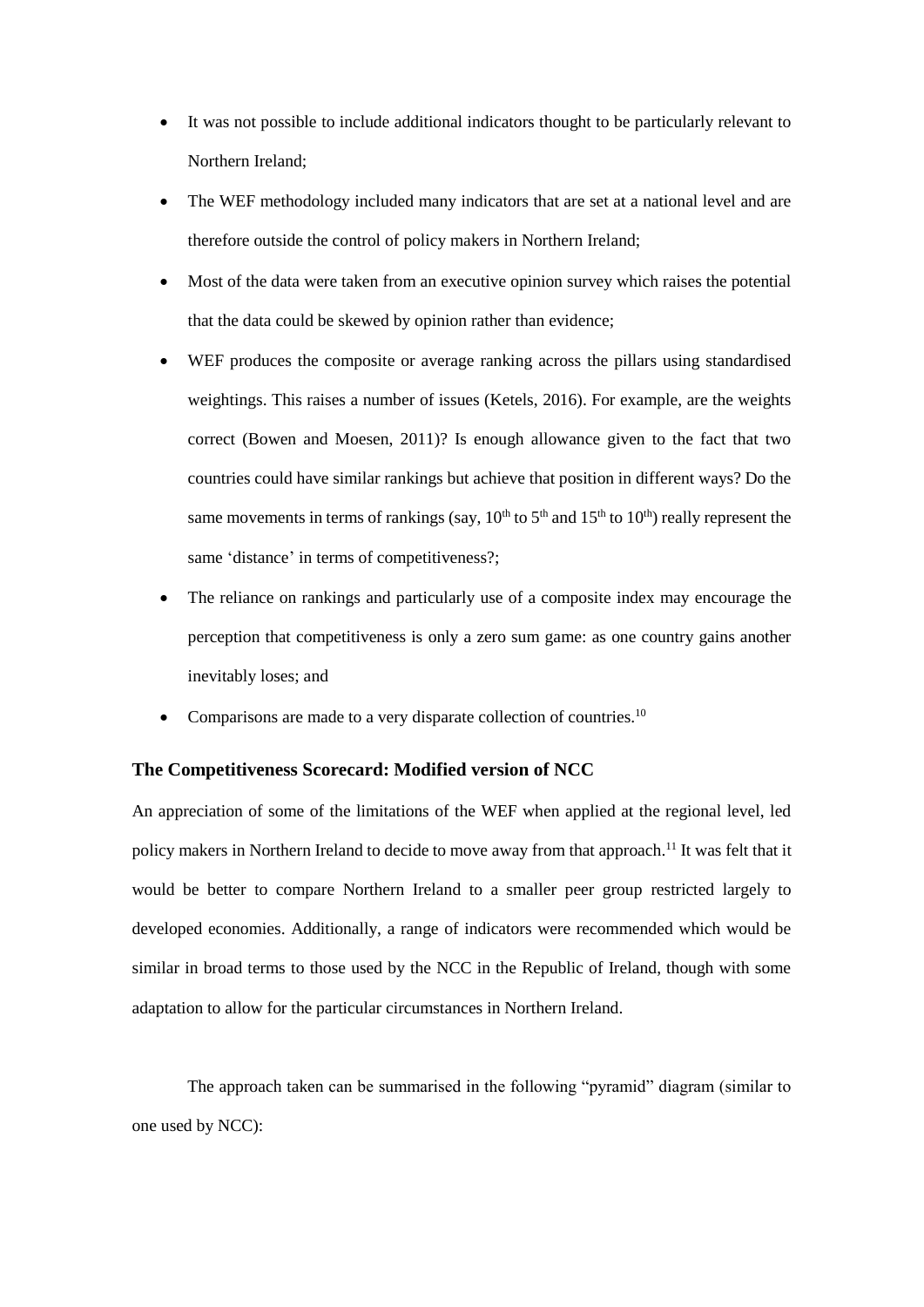# [INSERT FIGURE 4 HERE]

The top of the pyramid represented the goal or end objective of competitiveness, sustainable growth. Such sustainable growth was measured in terms of three groups or pillars of indicators: Macro and fiscal sustainability, quality of life and environmental sustainability. In the middle of the pyramid lay the essential conditions which were necessary to reach the objective of sustainable growth. Finally, four groups of indicators at the bottom of the pyramid summarised the various areas where policy makers could exercise a critical influence.

 The NCC framework strongly influenced the Scorecard but a number of modifications were introduced (Johnston & Heery, 2016):

- Sectoral consideration represented by the consideration of comparative productivity at the sectoral level;
- Quality of life measures were added (which is consistent with the emphasis that social cohesion should be an integral component of regional competitiveness: EC (2004));
- Additional indicators (e.g. the extent of sea and air transport connections and relative industrial energy prices);
- More detail regarding the impact of knowledge (the NCC knowledge infrastructure theme was sub-divided into two separate pillars: education and skills, and innovation,  $R&D$ ); and
- Comparisons were made with other UK regions when the data allowed.

 Northern Ireland's relative competitiveness in 2015, or the most up to date year in which an international comparison was possible for each element or pillar of the Competitiveness Scorecard is illustrated in Figure 5. A score closer to zero or the centre of the diagram is good. A score of one indicates a presence in the best decile of international performers whereas ten indicates being in the least well performing decile. Figure 5 shows that Northern Ireland's business environment, quality of life and business performance pillars scored best in relative terms and that productivity, employment and labour supply and macro and fiscal were the worst.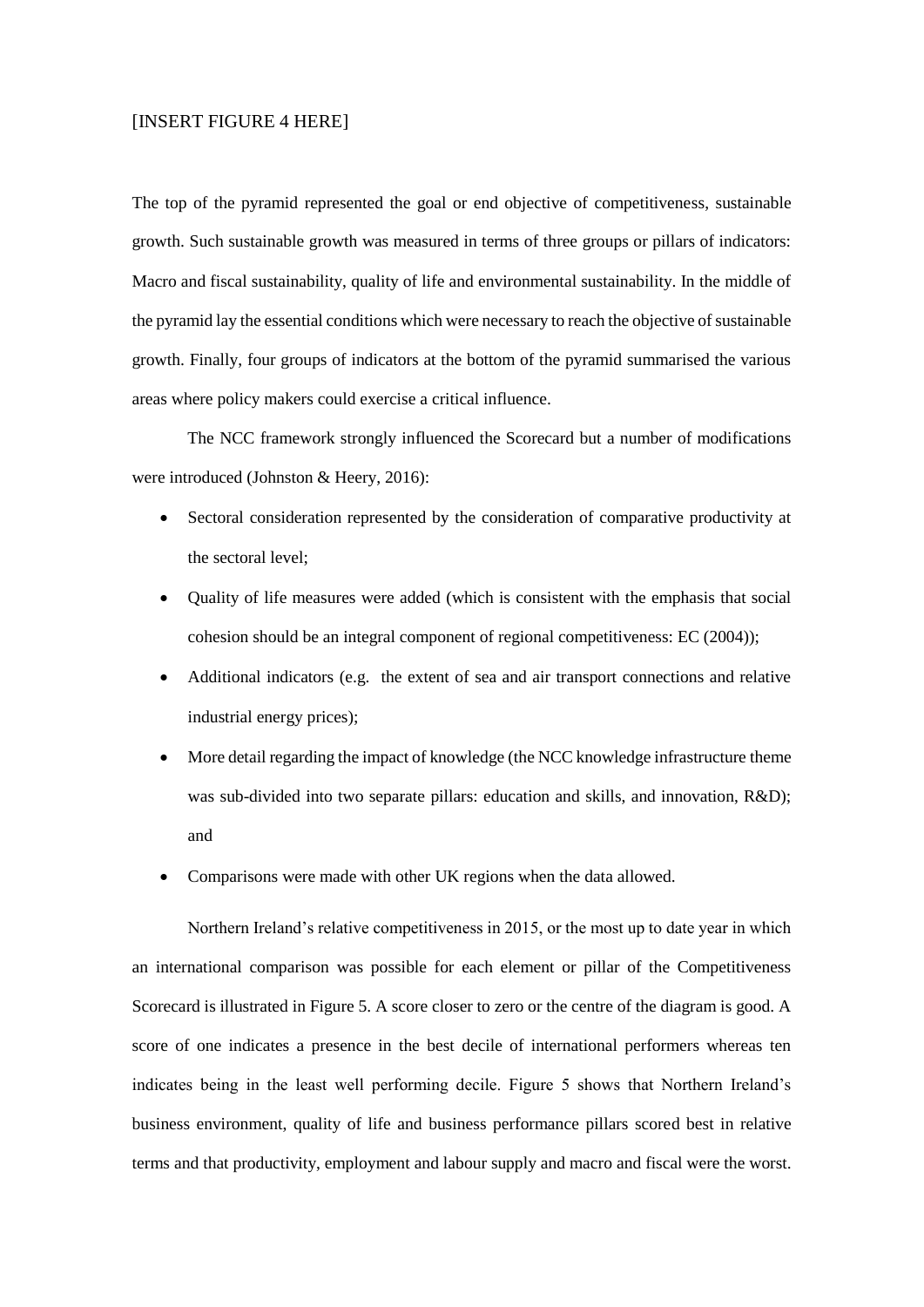#### [INSERT FIGURE 5 HERE]

Northern Ireland's overall competitiveness performance improved slightly over the five years to 2015 based on a simple average of the scores across the 11 pillars. However, the average score remained well below average for the countries analysed in the Competitiveness Scorecard-Northern Ireland continued to be placed in the sixth decile of countries.

Table 2 provides more detail as to performance by showing any change during 2010-15 in terms of each of the 11 pillars. These pillars are ranked with the those experiencing the largest improvement placed at the top of the table. The largest improvement was in the business performance pillar, driven by increasing number of businesses, as well as more churn in that stock of businesses<sup>12</sup> and by growth in the rate of foreign direct investment (FDI) investment. The physical infrastructure and macro and fiscal pillars also improved slightly. Education and skills and employment and labour supply were the only two pillars in which Northern Ireland's relative performance deteriorated. In those cases Northern Ireland's performance had improved in absolute terms but competitor nations advanced more rapidly and so outpaced Northern Ireland.

### [INSERT TABLE 2 HERE]

In terms of the pyramid concept of competitiveness (see Figure 5) the following summary can be made, particularly in terms of the three layers:

# *Sustainable growth*

Northern Ireland did do well compared to the rest of the UK in terms of high levels of life satisfaction and quality of life, but that position was much less strong in comparative international terms. Performance in terms of the macro and fiscal pillar was particularly weak, attributable to Northern Ireland having a relatively small private sector and a relatively large regional fiscal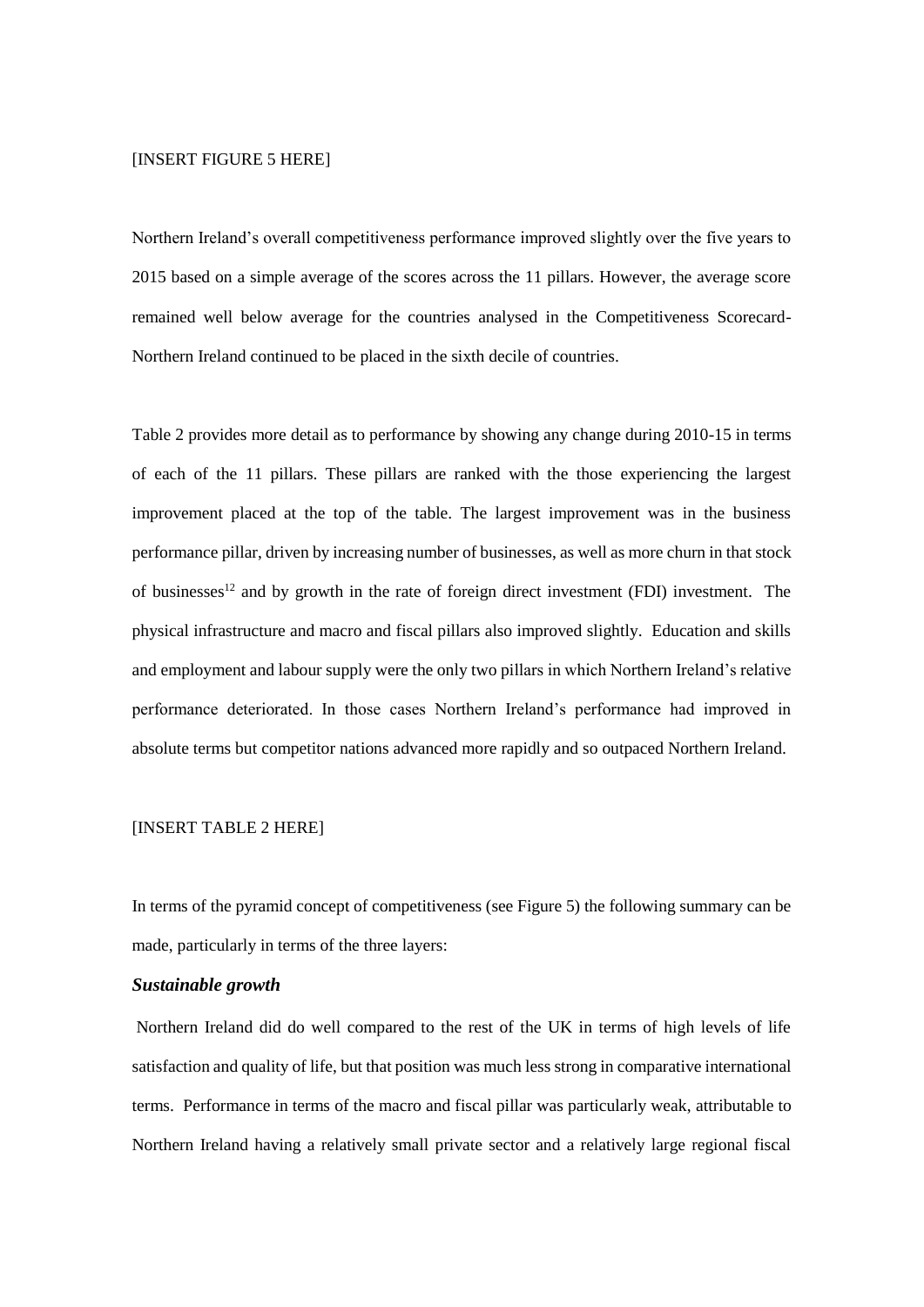deficit. Northern Ireland also recorded relatively weak performance in terms of environmental sustainability as indicated by the low percentage of energy generated from renewable sources.

# *Essential conditions*

More than two-thirds of countries scored ahead of Northern Ireland. The productivity pillar as this was indicated as the weakest of the pillars contained in the Scorecard. Northern Ireland's comparative productivity performance has been poor for a very long period of time as was indicated earlier in this article. Growing productivity will be a key policy challenge. In terms of the prices and costs pillar, Northern Ireland scored well in terms of house price affordability and business water charges, but ranked poorly when industrial electricity charges were considered. Northern Ireland had a relatively weak performance in terms of a number of indicators within the employment and labour supply pillar.

### *Policy inputs*

The lowest or foundation tier of the pyramid (policy inputs)- was the best performing tier of the Scorecard in terms of improvements in the decile position. This could imply that improvements are likely in the sustainable growth and essential conditions tiers, as the impact of policy inputs feed through over time. Northern Ireland was still below average in international terms in terms of its ranking within the peer group.

 Significant improvements were made in terms of the absolute level of education and skills over the five years. Despite these improvements, Northern Ireland's relative competitiveness in this pillar fell back as other nations improved more rapidly. Issues emerged in terms of mathematical and scientific literacy and the large proportion of the population with low qualifications (UUEPC, 2017).

 Business environment was the best performing pillar within the Scorecard, driven by strong UK credentials in areas such as regulation.<sup>13</sup> Physical infrastructure benefitted from Northern Ireland's relatively advanced technological infrastructure which produced good scores for internet and broadband connections; a relatively high dependence on imported energy counted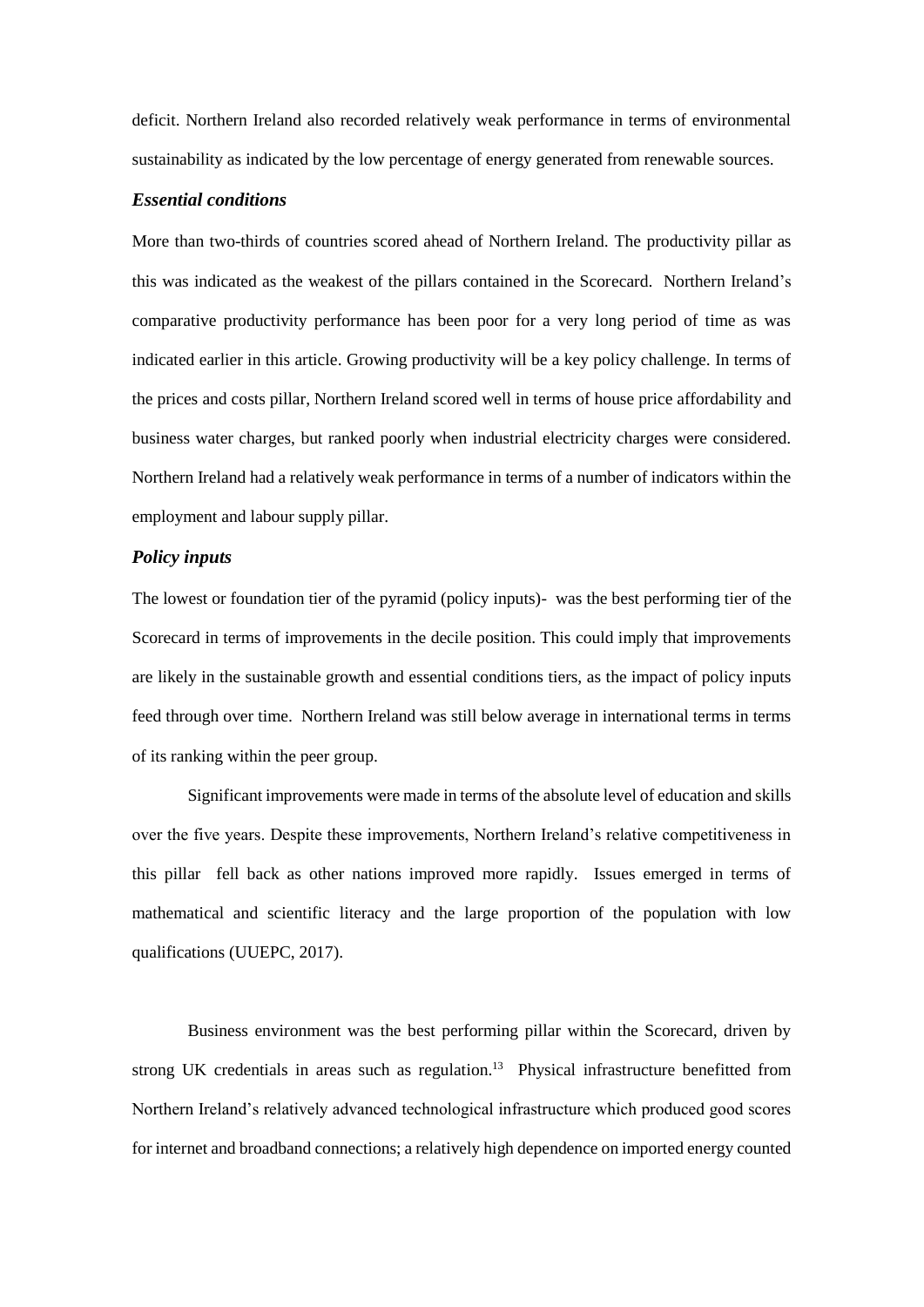against Northern Ireland, as did a low number of air and sea route connections to and from the region.

#### **Implications for future policy and research**

The policy concept of competitiveness and hence its measurement has shown considerable development over the last half century. The earliest considerations were in the mid 1950s, which focused on productivity (Isles & Cuthbert, 1957). This approach was repeated in the 1980s (Hitchens, Wagner & Birnie, 1990). In the early 2010s, attention moved to a wider range of indicators, albeit many of these related to productivity, as used by the WEF index. Most recently, a modified version of the NCC approach has been adopted in the form of the Scorecard.

 It could be argued that the most recent approach represents an improvement because a greater number of indicators are being used and Northern Ireland is being compared to a wider peer group (mainly OECD countries) rather than just to the UK average. At the same time, a number of aspects of the Scorecard may require further attention especially in terms of a research agenda to better inform policy.

 R&D was an important indicator within the Scorecard. It is one of a number of variables that is likely to influence not only productivity/competitiveness, but also total factor productivity. There has been a very substantial growth in business R&D spend in real terms during 2008-15 (NISRA, 2017). This increase was almost entirely concentrated amongst larger, externally owned (GB and foreign) businesses and in the most recent data total spend declined; falling 5% in real terms between 2015 and 2016 (NISRA, 28 November 2017). Particularly from a policy point of view, an investigation of the barriers to increased R&D activity amongst the locally owned businesses- usually the smaller ones- in Northern Ireland could be worthwhile. This points to a broader issue. The various measures of competitiveness try to measure "average" competitiveness across the entire economy. Some disaggregation- for example in terms of small and medium sized enterprises and particularly issues relating to entrepreneurship- might be useful to policy makers.14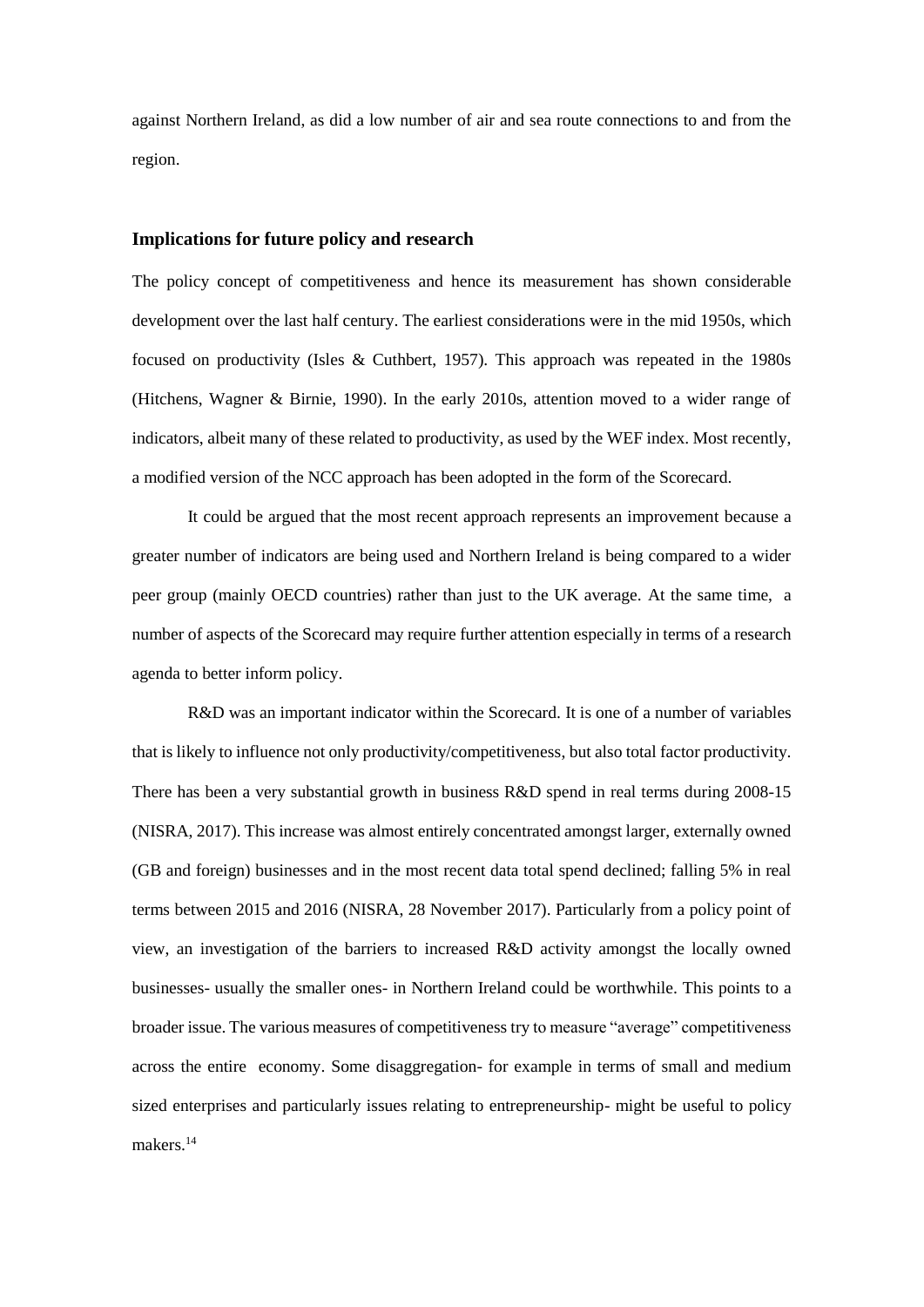Ketels(2016) argued that the sophistication of firms could be a determinant of competitiveness. Firm sophistication might be proxied by, for example, an up-date of an earlier measure of comparative use of management techniques in Northern Ireland (DETI, DEL, Invest NI, InterTradeIreland & Forfas, 2009). Northern Ireland was ranked below seven countries (US, Germany, Sweden, Japan, Italy, GB and Poland, in that order) and above five (Republic of Ireland, Portugal, Greece, China and India, in that order). The case for considering comparative management practices in Northern Ireland is strengthened given that ONS (2017b) conducted a comparative survey of about 1,000 businesses in Great Britain, but not including Northern Ireland, and demonstrated a strong association between the use of management practices and levels of productivity. What we do know, which is suggestive of a shortfall in management capacity, is that the percentage of the overall Northern Ireland labour force qualified to degree level is lower than the overall UK average (OECD, 2017). A broader consideration of firm sophistication might also consider the nature and extent of business clusters in Northern Ireland (Marshall, 1920; Porter 1998). Matrix (2008) identified some clusters but the Centre for Cities (2014) considered only the regions of Great Britain.

 In contrast to the SQW/Cambridge Econometrics (2013) measure, the UUEPC Scorecard did not attempt to measure the impact of governance and institutions in Northern Ireland. The WEF Index includes a range of questions such as how far there is trust in politicians and transparency in decision making: in 2012 Northern Ireland fell behind the UK average in terms of these indicators. Given the somewhat stop-go nature of devolution in Northern Ireland since 1999 and recurrent political crises since 2014, a strong case can be made that a competitiveness index for Northern Ireland should include some sort of proxy for the impact of the institutions and associated political uncertainty. NCC do include measures of the comparative effectiveness of government and other institutions in the Republic of Ireland.

 In modifying the NCC approach, the decision was taken to include an extensive range of indicators, which might proxy for quality of life. This was consistent with the growing international emphasis on well-being measures (Helliwell, Layard & Sachs, 2016) and also with an increasing emphasis on these in Northern Ireland policy making (DfE, 2017). Competitive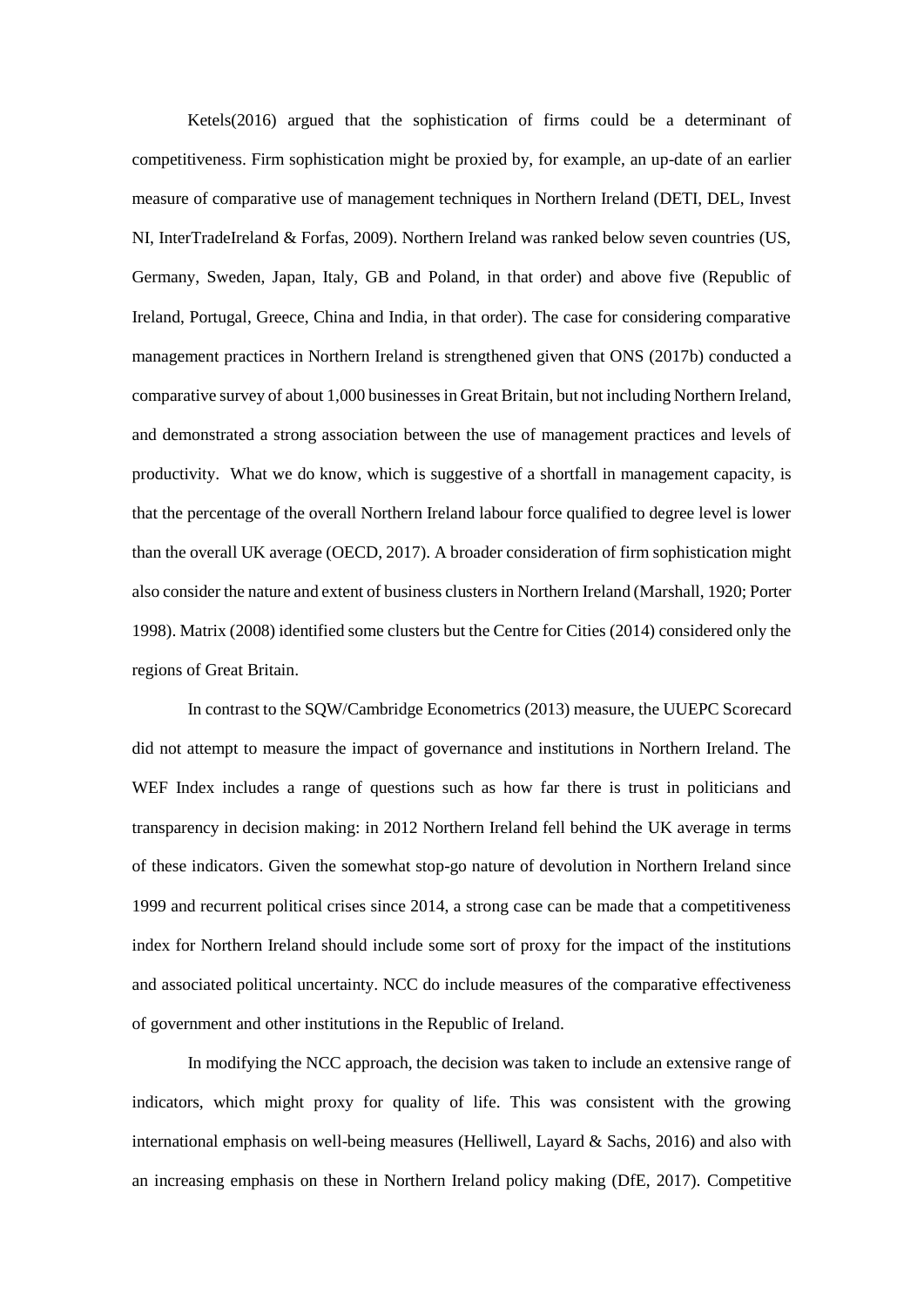regions are going to be areas where people want to live, work and invest. However, the fact that the ONS measure of life satisfaction for Northern Ireland is so much higher than the UK average and other UK regions is somewhat question begging.<sup>15</sup>Given that the Scorecard used only one of the ONS indicators of well-being at the regional level (according to most of the individual measures Northern Ireland lagged the UK average) a case could be made for some sort of average or blended measure. Alternatively, it may be that the existing well-being measures are too problematic to be applied.

 A general criticism of the NCC-based approach could be that it represents too much of a shift towards indicators which were readily quantifiable and especially those measured through official statistics. A case might be made for *some* elements of a more subjective approach similar to that used by the WEF<sup>16</sup> whereby areas such as the relative strength of the business environment,<sup>17</sup> innovation systems, entrepreneurship and the quality of skills might be elucidated through interviews with CEOs.

 A benchmark measure such as the Scorecard will be most useful if it is used as a basis for longitudinal research and analysis. Similar data should be collected in the future in order to investigate how the level of competitiveness in Northern Ireland changes over time. In this context it is also worth noting that the most recent draft Northern Ireland Industrial Strategy (DfE, 2017) hinted that the policy on measuring the region's competitiveness might be about to experience a further shift. This was implied given the emphasis that the Strategy gave to comparative analysis of Northern Ireland's economic performance against a group of small advanced economies.

 DfE (2017) identified Singapore, Republic of Ireland, Denmark, Finland, Scotland, Israel, New Zealand and Estonia as the most appropriate peer group against which to make comparisons. This leads on to the question as to whether to continue with the wider range of comparisons in the Scorecard (comparing Northern Ireland to the 30 or so OECD/Eurostat countries using about 150 indicators) or to restrict comparisons to the eight other small advanced economies?<sup>18</sup> The advantage of retaining the previous Scorecard approach is the wider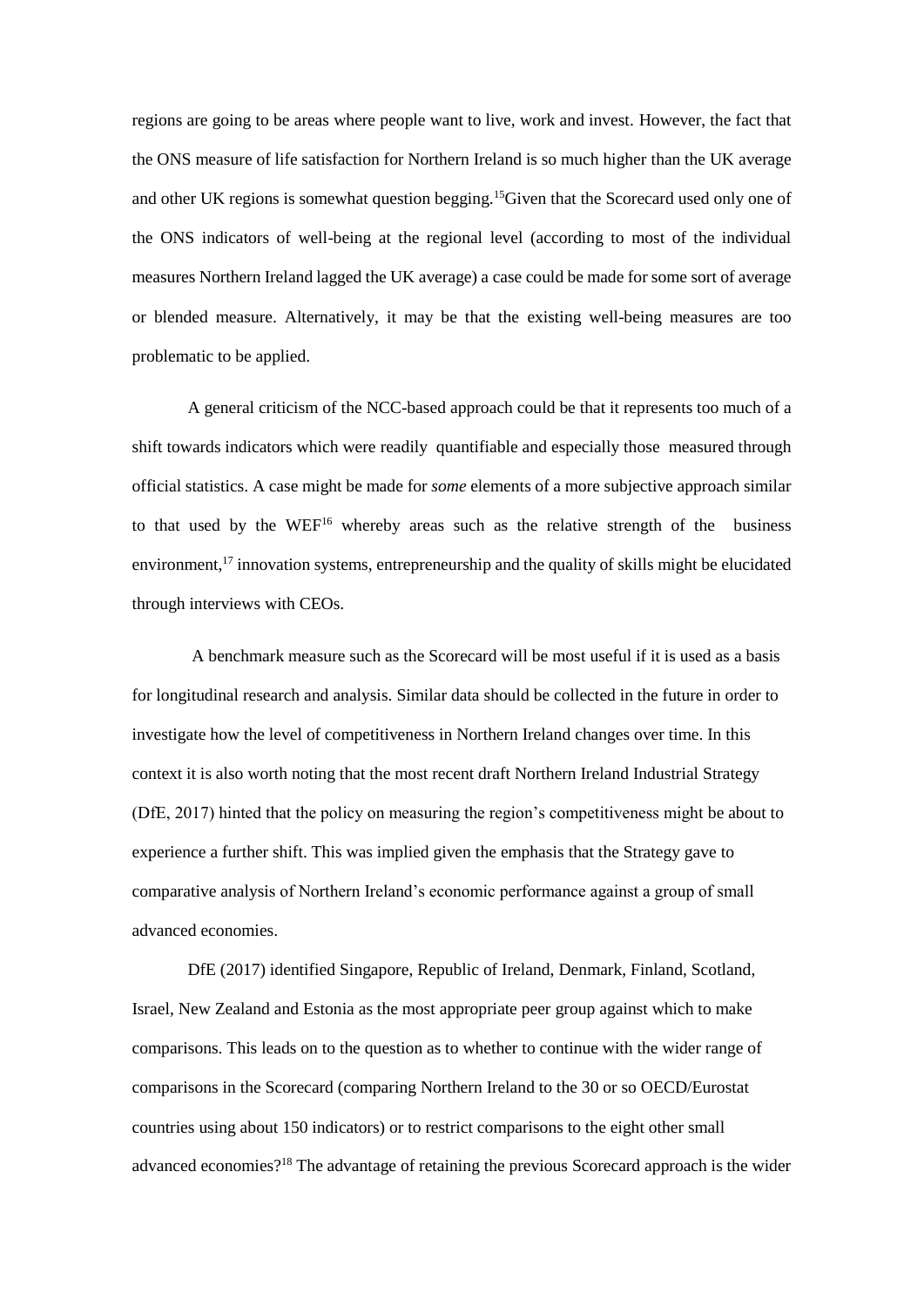range of data, based on about 150 indicators as opposed to 20 in the DfE small economies comparisons. Additionally, reducing the peer group to only eight countries may introduce subjectivity: the bar may be lowered by introducing "weaker" comparators.<sup>19</sup> The disadvantage of the wider range of comparisons contained in the Scorecard is that sometimes comparisons *may* become less interesting when Northern Ireland is being compared to much larger and therefore very different economies such as Germany, Japan, US and Brazil.

 Brexit is relevant although the extent of any impact on the Northern Ireland economy remains uncertain. What could be said is that to the extent frictions to trade are increased then the importance of improving competitiveness increases. A review of policy options in Scotland has stressed the importance of improving the country's competitiveness rankings (Sustainable Growth Commission, 2018).

## **Conclusions**

There is a considerable body of literature on competitiveness, but there are some limitations in that research, which we have tried to unpick. Notably, in terms of adequately translating measures of competitiveness down from the level of the national economy to regional economies. Also, there have been only limited extensions of the definition of competitiveness to include quality of life and well-being. This article moves into those research gaps and in particular used Northern Ireland as a case study of how the concept of competitiveness and particularly the measurement of competitiveness changed over time. The originality of the article lies in the analytical narrative of how the approaches to competitiveness measurement evolved from the productivity comparisons of the 1950s and 1980s through to several versions of competitiveness indices in the 2010s (WEF and Competitiveness Scorecard). One survey of international practice regarding regional competitiveness concluded that, '…there is an elusive concept, flawed indicators and over-prescribed policies' (Kitson, Martin & Tyler, 2004). The Northern Ireland experience may evidence all of those problems but it is also notable how competitiveness measures have been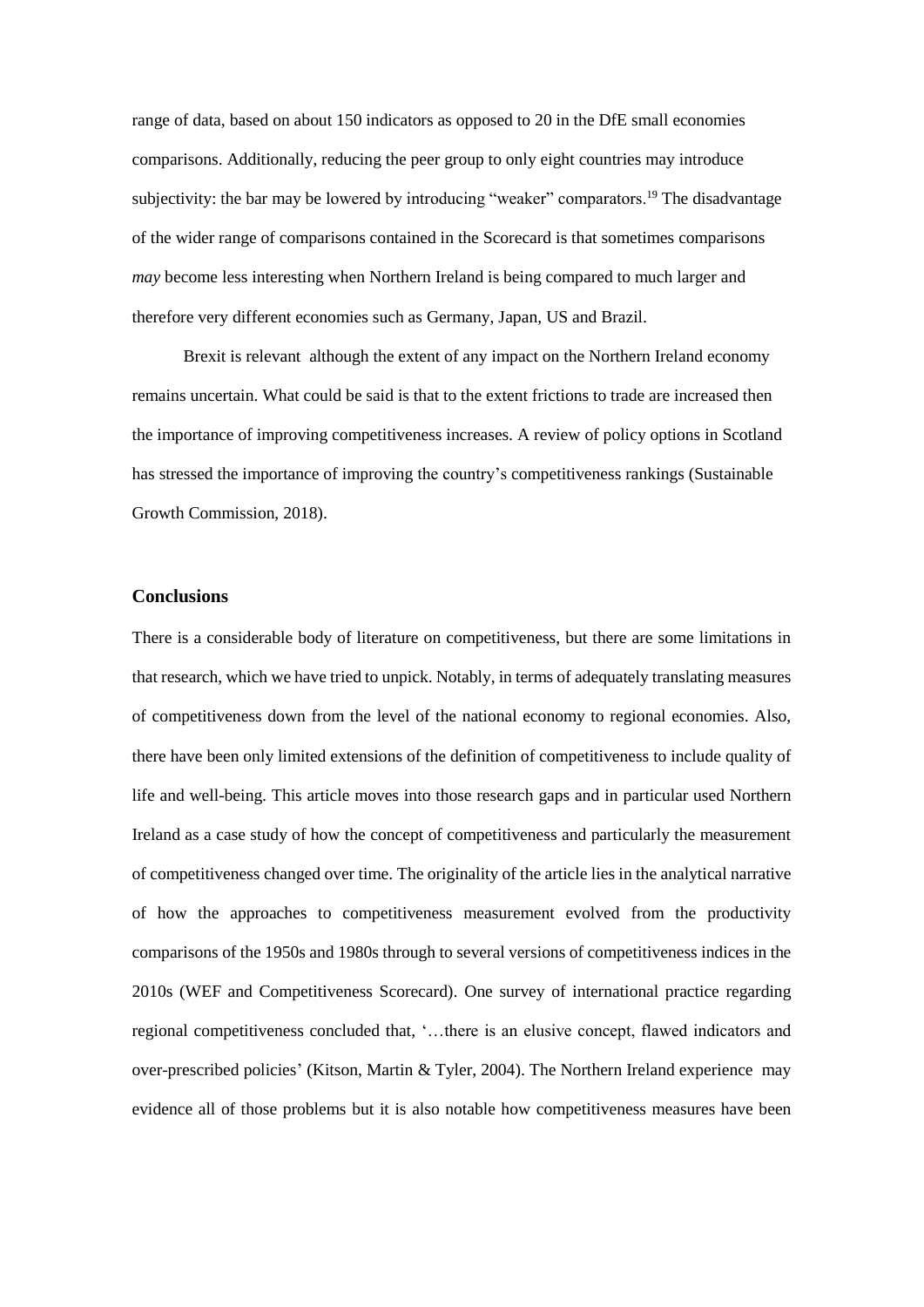refined and broadened and therefore probably improved over time. We note how there is still scope to improve the measure by further research and data collection.

 The Competitiveness Scorecard is a distinctive approach to the definition of competitiveness at the regional level given that it contrasts to the WEF-based measurement and also modified the NCC approach. The Scorecard provided a comprehensive overview of Northern Ireland's relative competitiveness with more than 150 indicators across 11 thematic elements. It is of note that the Scorecard included well-being amongst its indicators however there may be grounds for further refining the measurement of R&D activity and for introducing some indicators relating to management quality, and institutional and political instability.

 Although the Scorecard was a partial measure there are grounds for believing this particular measure represented an improvement on what went before. The results produced by the Scorecard provide a realistic and useful assessment for policy makers. Northern Ireland's relative competitiveness improved slightly during 2010-15 but remained below average for the OECD countries. These findings highlight the scale of the competitiveness challenge for Northern Ireland. More importantly, it highlights that action must be taken in order to boost relative competitiveness in order to improve Northern Ireland's performance and grow the economy, delivering higher standards of living for all<sup>20</sup>

## **References**

Balkyte, A. & Mtvaronavičene, M. (2010). Perception of competitiveness in the context of sustainable development: Facets of sustainable competitiveness. *Journal of Business Economics and Management*, *11*, 341-65.

Berger, T. & Bristow, G. (2009). Competitiveness and benchmarking of nations- A critical reflection. *International Advanced Economic Research*, *15,* 378-92.

Birnie, J.E. (1997). Irish farming labour productivity: Comparisons with the UK, 1930s-1990. *Irish Economic and Social History, 24*, 22-41.

Birnie, E. & Brownlow, G. (2017). Should the fiscal powers of the Northern Ireland Assembly be enhanced? *Regional Studies*, *51,* 1429-39.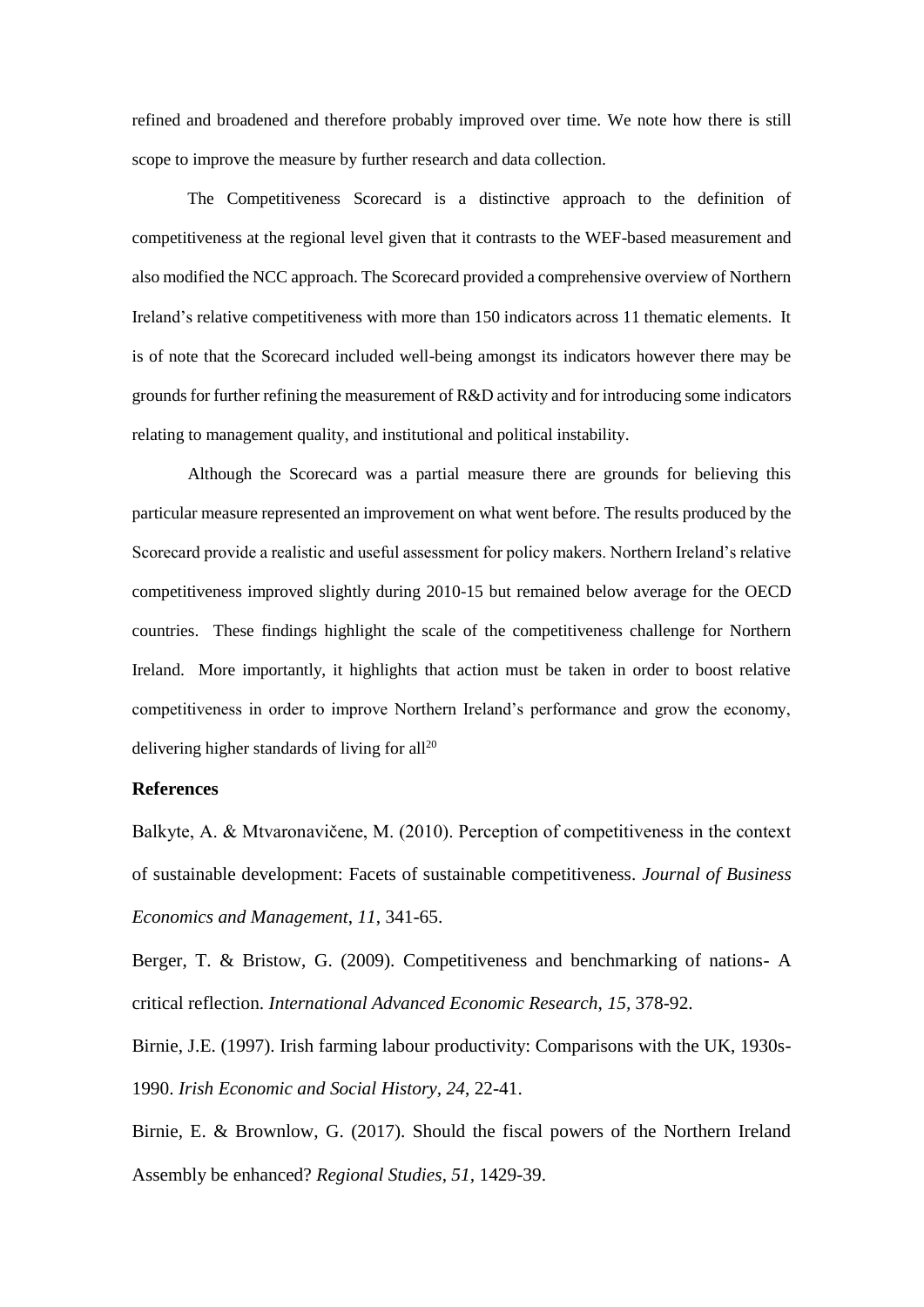Bowen, H.P. & Moesen, W. (2011). Composite competitiveness indicators with endogenous weights versus predetermined weights. An application to the World Economic Forum's global competitiveness index. *Competitiveness Review: An International Business Journal*, *21*, 2, 129-51.

Budd, L. & Hirmis, A. (2004). Conceptual framework for regional competitiveness. *Regional Studies*, *38*, pp. 1015-28.

Byrne, T. (2017). *Benchmarking Northern Ireland's Competitiveness against Small Advanced Economies.* Belfast: Department for the Economy.

Cellini, R. & Soci, A. (2002). Pop competitiveness. *Banca Nazionale del Lavoro Quarterly Review*, *55*, 7-101.

Centre for Cities. (2014). *Industrial Revolutions: Capturing the Growth Potential*, London: Centre for Cities and McKinsey & Company.

Crafts, N.F.R. (1995). The Golden Age of economic growth in postwar Europe: Why did Northern Ireland miss out? *Irish Economic and Social History*, *22*, 5-25.

Delgado, S., Ketel,C., Porter, M. & Stern, S. (2012). The determinants of national competitiveness. *NBER Working Paper*, *18249*. Cambridge MA: National Bureau for Economic Research.

DETI, DEL, Invest NI, InterTradeIreland & Forfas (2009). *Management Matters*. Belfast: Department for Enterprise, Trade and Investment.

DfE (2017). *Economy 2030: A Consultation on an Industrial Strategy for Northern Ireland*. Belfast: Department for the Economy.

DTI (2004). *Regional Competitiveness and the State of the Regions*. London: Department of Trade and Industry.

EC (2004). *A New Partnership for Cohesion: Convergence, Competitiveness and Cooperation*. Brussels: European Commission.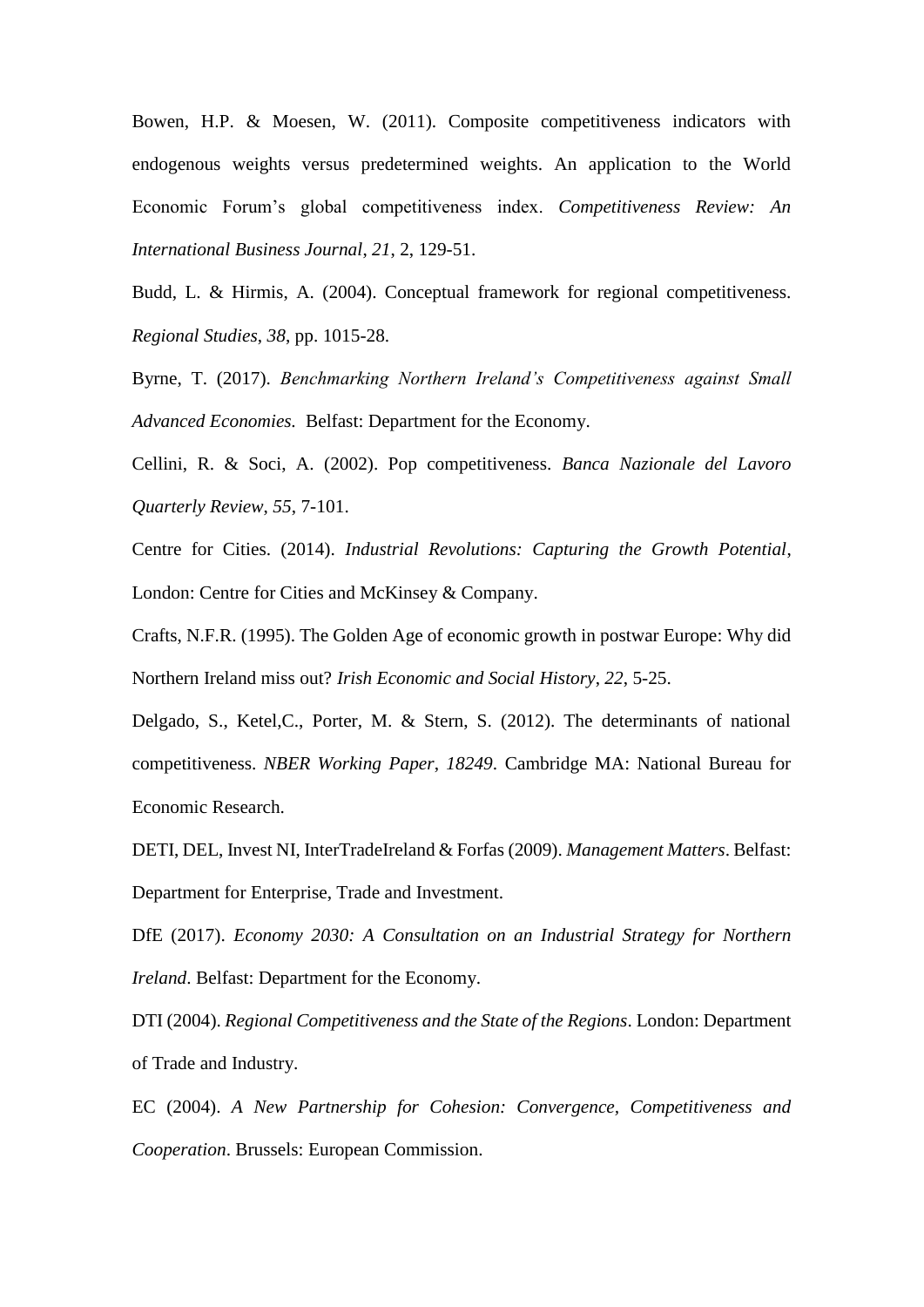Durand, M. & Giorno, C. (1987). Indicators of international competitiveness: Conceptual aspects and evaluation. *OECD Economic Studies.* Paris: Organisation for Economic Cooperation and Development.

Ha-Joon, C. (2013). *Economics: An Outline Guide*. London: Penguin.

Helliwell, J., Layard, R. & Sachs, J. (2016). *World Happiness Report 2016.* New York: Sustainable Development Solutions Network.

Hitchens, D.M.W.N., Wagner, K. & Birnie, J.E. (1990). *Closing the Productivity Gap*. Aldershot: Avebury.

Huggins, R. (2003). Creating a UK competitiveness index: Regional and local benchmarking. *Regional Studies*, *37*, 89-96.

Huggins, R. & Thompson, P. (2016). *UK Competitiveness Index 2016.* Cardiff and Nottingham: Cardiff University and Nottingham Trent University.

IREP (2009). *The Independent Review of Economic Policy*. Belfast: Independent Review of Economic Policy.

Isles, R. and Cuthbert, N. (1957). *The Northern Ireland Economy*. Belfast: Her Majesty's Stationery Office.

Johnston, R. and Buchanan, J. (2016). *Understanding productivity in Northern Ireland*. Belfast: Ulster University Economic Policy Centre.

Johnston, R. and Heery, L. (2016). *Competitiveness Scorecard for Northern Ireland*. Belfast: Ulster University Economic Policy Centre.

Ketels, C. (2016). *Review of competitiveness frameworks*. (An Analysis Conducted for the Irish National Competitiveness Council)*.* Dublin: National Competitiveness Council. Kitson, M., Martin, R. & Tyler, P. (2004). Regional competitiveness: An elusive yet key concept? *Regional Studies*, *38,* 9, 991-9.

Krugman, P. (1990). *The Age of Diminishing Expectations*. Cambridge MA: MIT Press.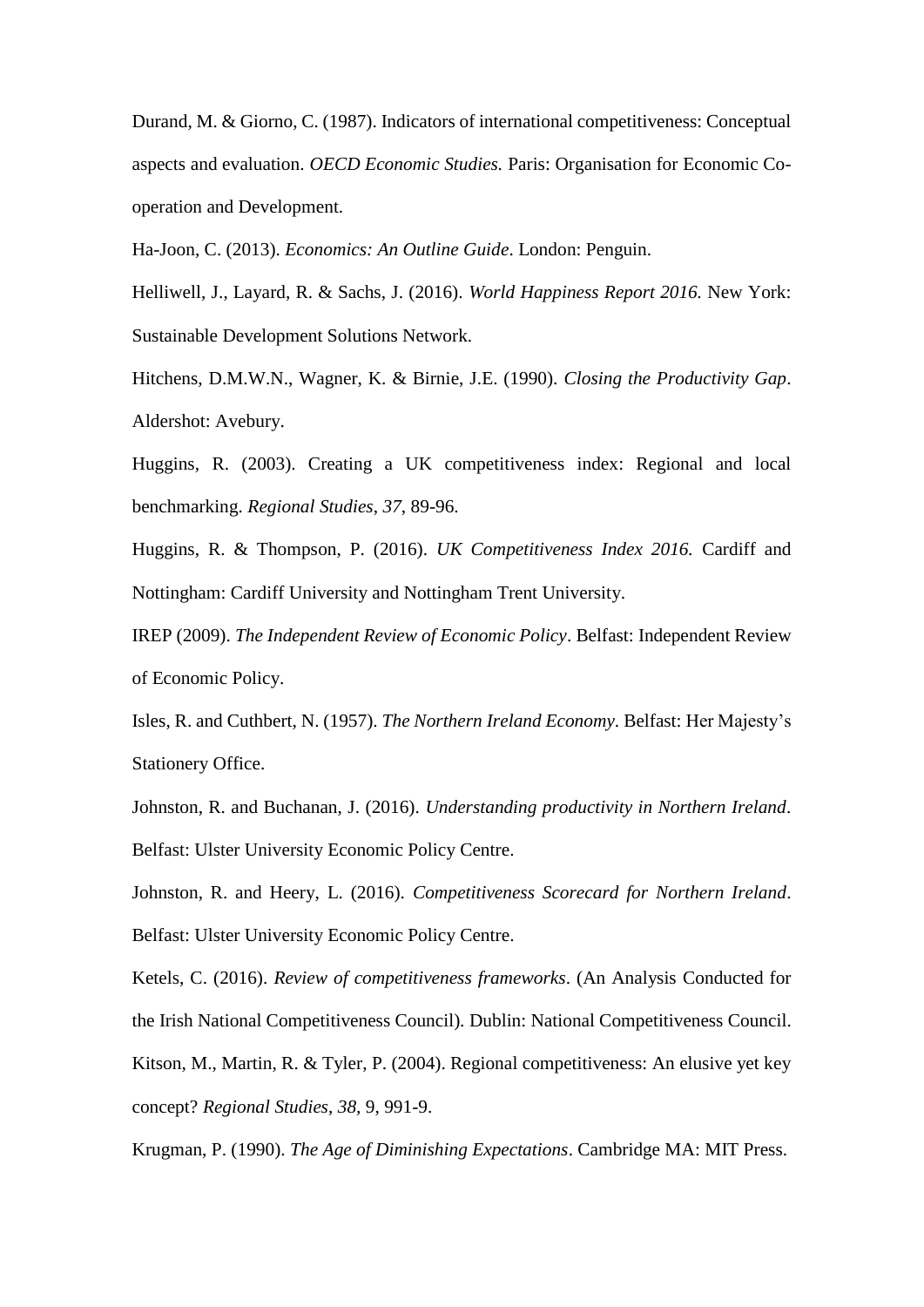Krugman, P. (1994). Competitiveness: A dangerous obsession. *Foreign Affairs*, *73*, 28- 44.

Marshall, A. (1920). *Principles of Economics*. Cambridge: Macmillan.

Martin, R & Tyler, P. (2003). Regional competitiveness: An elusive concept. *Regional Studies Conference,* April. Pisa.

Matrix (2008). *First Report of Matrix: The Northern Ireland Science Industry Panel*. Belfast: Matrix/Northern Ireland Science Industry Panel.

McFetridge, D.G. (1985). Competitiveness, conceptual measures. *Occasional Paper*, *1*, Ottawa: Industry Canada.

Morgan, K. (2004). The exaggerated death of geography: Learning, proximity and territorial innovation systems. *Journal of Economic Geography, 4*, 3-22.

NCC (2017). *Benchmarking Competitiveness: Ireland and UK 2017*. Dublin: National Competitiveness Council*.*

NISRA (28 November 2017). *Northern Ireland R&D Headline Statistics 2016.* (Press release). Belfast: Northern Ireland Statistics and Research Agency.

OECD (2017). *Economic Surveys: UK.* Paris: Organisation for Economic Co-operation and Development.

ONS (2016a). *Measuring national well-being*. (Statistical Bulletin)*.* Newport: Office for National Statistics.

ONS (2016b). *Public service productivity estimates: Total public services, 2013*. (Statistical Bulletin). Newport: Office for National Statistics.

ONS (2017a). *Regional and sub-regional productivity in the UK*. (Statistical Bulletin). Newport: Office for National Statistics.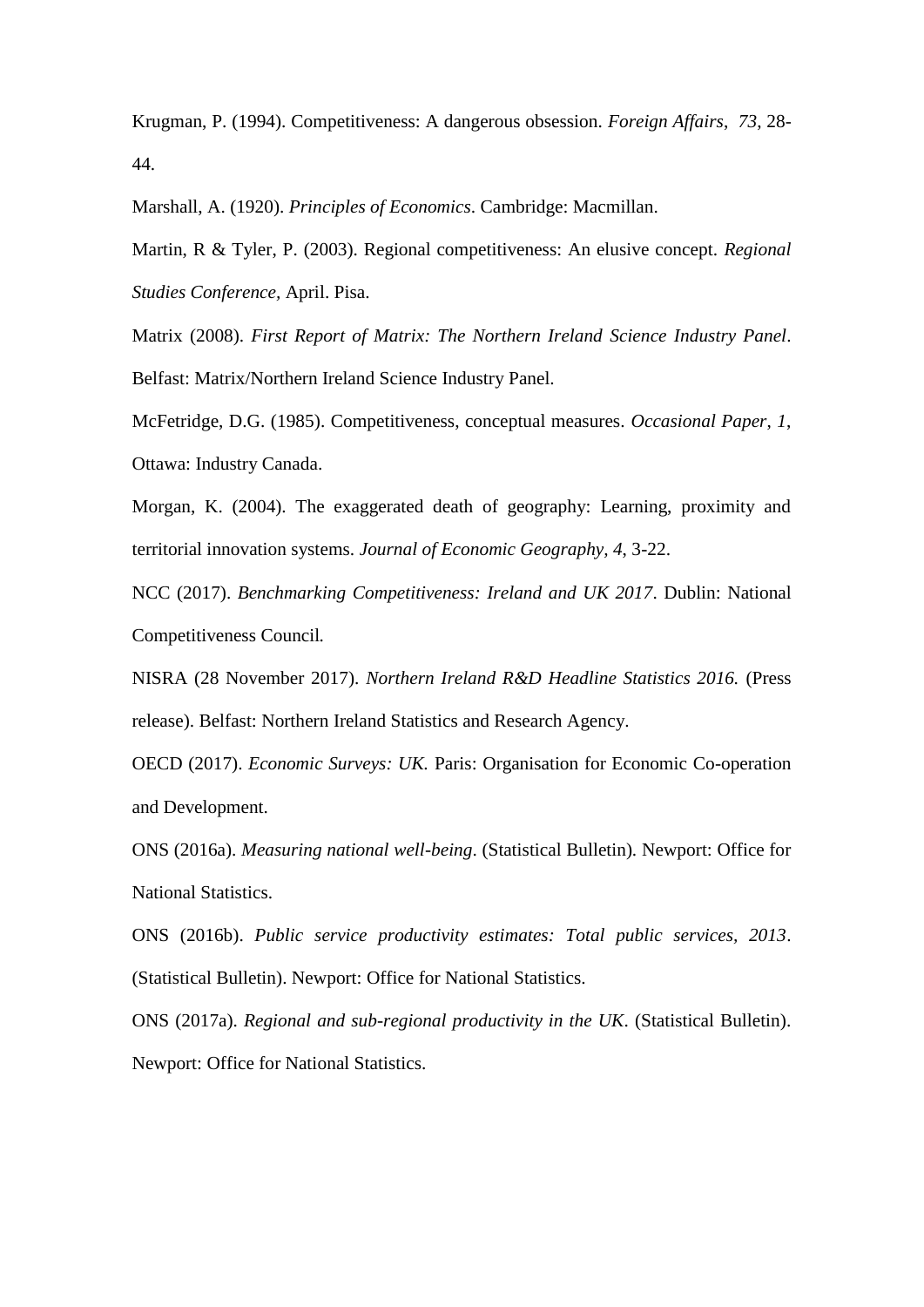ONS (2017b). *Management practices and productivity among manufacturing businesses in GB: Experimental estimates for 2015*. (Statistical Bulletin)*.* Newport: Office for National Statistics.

Porter, M. (1990). *The Competitive Advantage of Nations*. New York: Free Press.

Porter. M. (1998). Location, clusters and the new economics of competition. *Business Economics*, *33*, 7-17.

Porter, M. (2000). Location, competitiveness and economic development: Local clusters in the global economy. *Economic Development Quarterly, 14*, 15-34.

Prais, S.J. (1981), *Productivity and Industrial Structure.* Cambridge: Cambridge University Press.

Schwab, K. (2009). *The Global World Competitiveness Report 2009-10*. Geneva: WEF.

Smith, A.D., Hitchens, D.M.W.N. & Davies, S.W. (1982). *International Industrial Productivity: A Comparison of Britain, America and Germany,* Cambridge University Press, Cambridge.

SQW/Cambridge Econometrics (2013). *Competitiveness Index for Northern Ireland*. (Report). Cambridge: Cambridge Econometrics.

Stiglitz, J., Sen, A. & Fitoussi, J.P. (2009). *Report by the Commission on the Measurement of Economic Performance and Social Progress*. Paris: OECD.

Storper, M. (1997). *The Regional World: Territorial development in a Global Economy.* New York: Guilford Press.

Sustainable Growth Commission (2018). *Scotland-The New Case for Optimism: A Strategy for Inter-generational Economic Renaissance*. Edinburgh: Sustainable Growth Commission.

UUEPC (2017). *Skills Barometer*. Belfast: Ulster University Economic Policy Centre.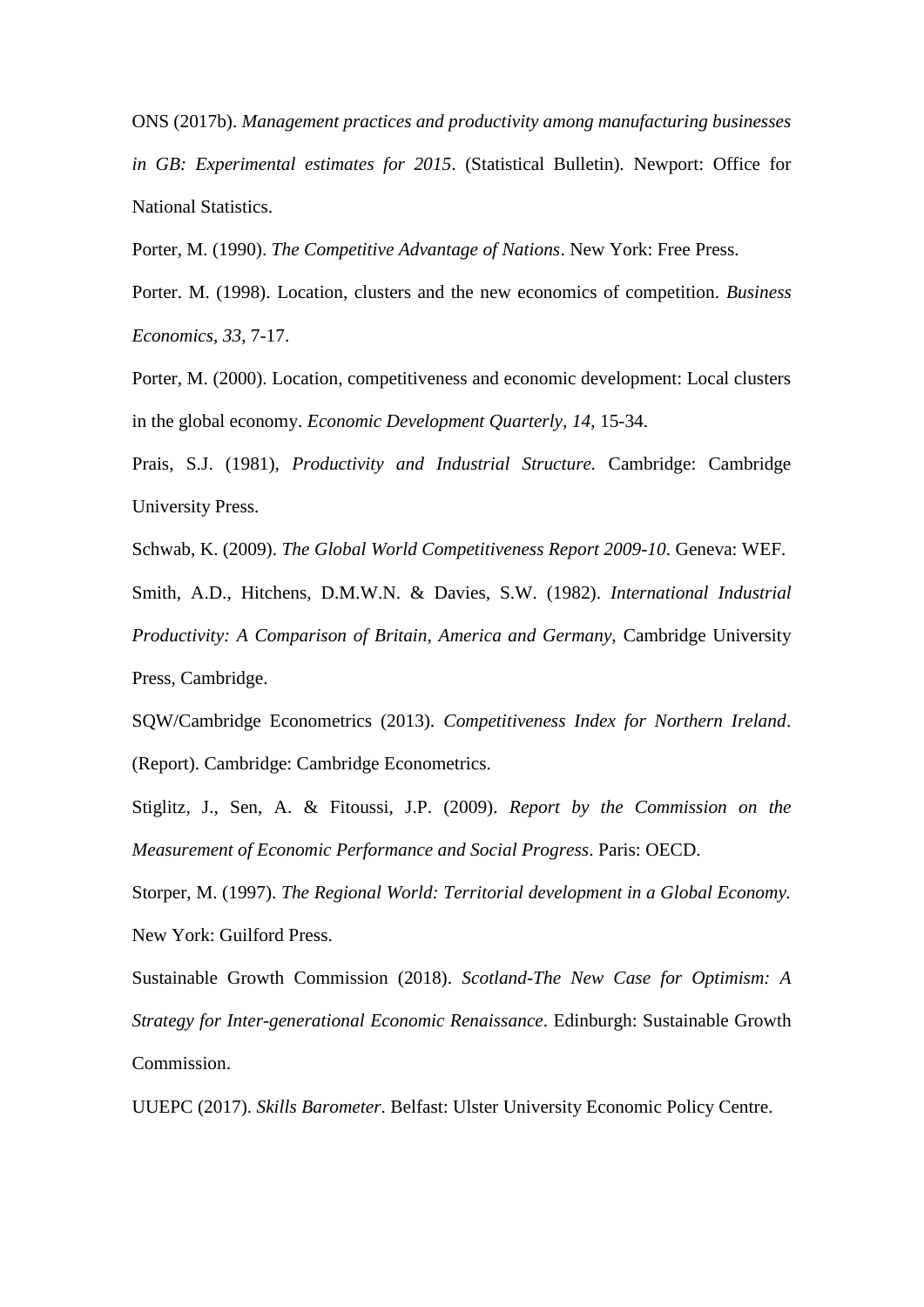$<sup>1</sup>$  This is very similar to Storper's (1997) definition of "place competitiveness".</sup>

-

 $2$  Given traditional trade theory, even the low productivity country will still have comparative advantage in some activities and should be able to specialise in these.

<sup>3</sup> Here, again, the theory of comparative advantage is relevant. In a trading context countries can gain economically by specializing in those activities where they have *relative* cost advantage even if in absolute terms they have higher production costs across the whole range of goods and services.

<sup>4</sup> Relative unit labour costs are calculated by dividing relative wages and by relative productivity (both in common currency terms).

<sup>5</sup> Interestingly, using data for the early 2000s Berger and Bristow (2009) evidence a negative correlation whereby countries which have a "better" competitiveness ranking also tended to have lower happiness scores.

<sup>6</sup> Total Factor Productivity (TFP) could also be used as a measure of competitiveness (McFetridge, 1995) but given the absence of reliable measures of TFP, i.e. the productivity of the capital and labour inputs combined, we have concentrated on labour productivity.

<sup>7</sup> GVA: Gross value added, which is very similar to the Gross Domestic Product (GDP) national accounts measure. GVA+ taxes on products – subsidies on production= GDP.

<sup>8</sup> Strictly, 144 countries plus Northern Ireland.

<sup>9</sup> Importantly, this is about Northern Ireland still doing badly but less so in a relative sense. Still lagging ranking behind many other advanced economies but to a lesser extent.

 $10$  That heterogeneity may be one reason why the WEF ranking has been found to be only weakly correlated with subsequent economic growth performance (Berger & Bristow, 2009).

<sup>11</sup> Particularly, the Economic Advisory Group which advised the Minister for the Economy.

<sup>12</sup> The argument here is that it not only the *net* addition or growth to the stock of businesses,

births minus deaths, which matters, but the absolute value of the birth and death rate. If the level

of both business births and deaths is low that could be indicative of a lack of dynamism.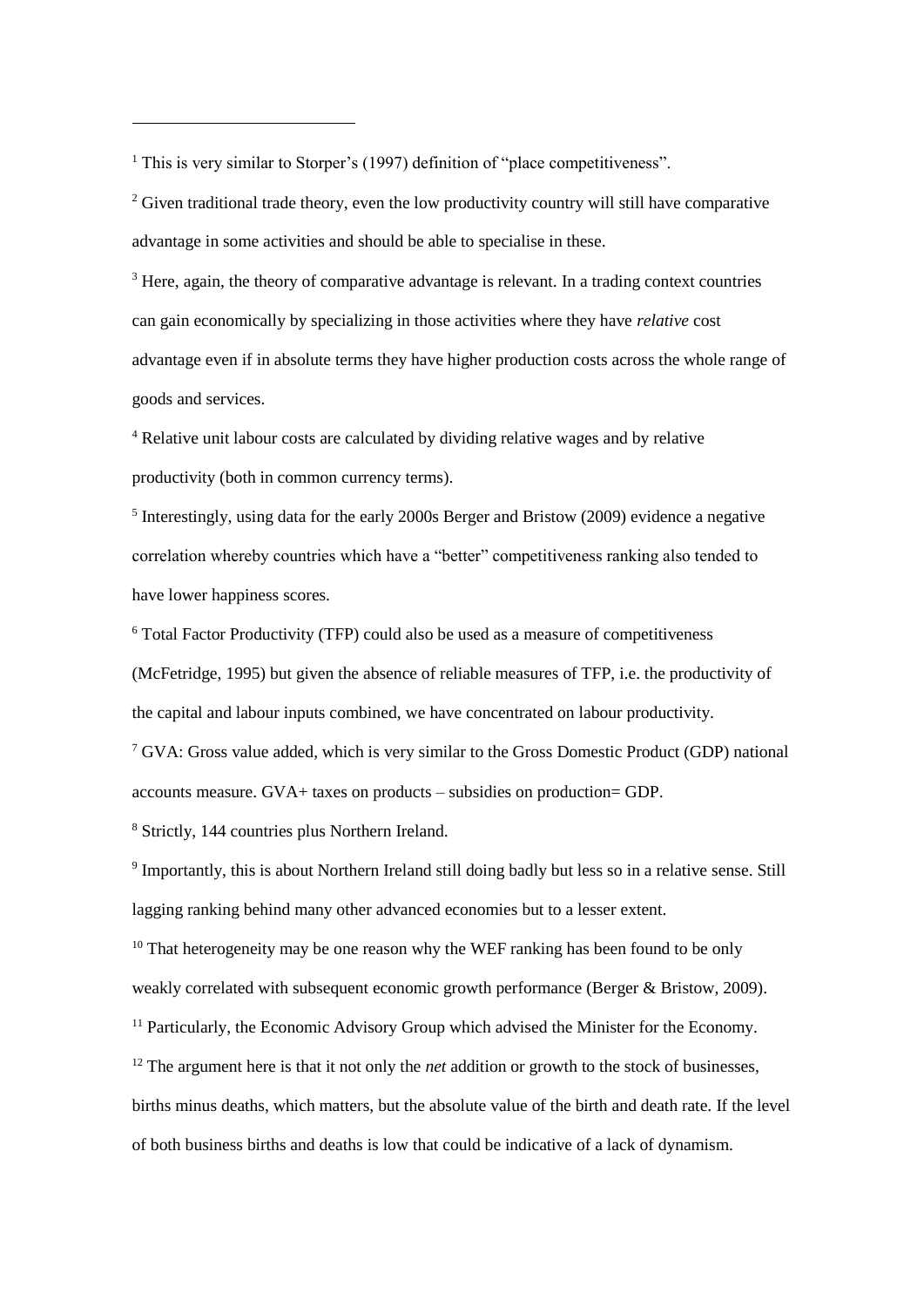<sup>13</sup> In the absence of any regional level data, Northern Ireland performance was proxied by that of the UK overall for ease of doing business, product market regulation, barriers to entrepreneurship and time taken to comply with tax payments.

 $14$  The Scorecard did include separate indicators relating to firm formation, churn in the stock of firms, FDI and venture capital.

<sup>15</sup> Does the fiscal transfer to support public spending from the UK government to Northern Ireland play a role? High life satisfaction could be partly a product of 'unearned consumption'. Northern Ireland's consumption was propped up by the transfer coming from those regions which have higher GVA per head, but a lower quality of life. Moreover, notwithstanding the assumption often made in welfare economics, individuals may not be the best judge of their well-being and in particular people in Northern Ireland may not be able to accurately judge what their quality of life actually is (Ha-Joon, 2013).

<sup>16</sup> There is a possible trade off between underpinning measurement of ranking and explaining the competitiveness performance. The particular circumstances which characterise Northern Ireland might imply a case for modifying the WEF questions but if that is done it may not be possible to integrate the Northern Ireland result into the WEF rankings. There may be scope for use of open questions to help explain competitiveness outcomes but this again would not help ranking.

 $17$  The Scorecard does include indicators relating to business environment but, in the absence of separate data for Northern Ireland, these were proxied by the UK average.

 $18$  See Byrne (2017).

-

 $19$  Byrne (2017) does spell out a rationale for the peer group with eight members although a case could be made for adding to that group. In Scotland a group of 12 comparators- advanced, small successful economies- has been used (The Sustainable Growth Commission, 2018).

 $20$  Admittedly, for action to happen this assumes government ministers are in place to take the necessary decisions. As of January 2019 Northern Ireland's devolved regional government was